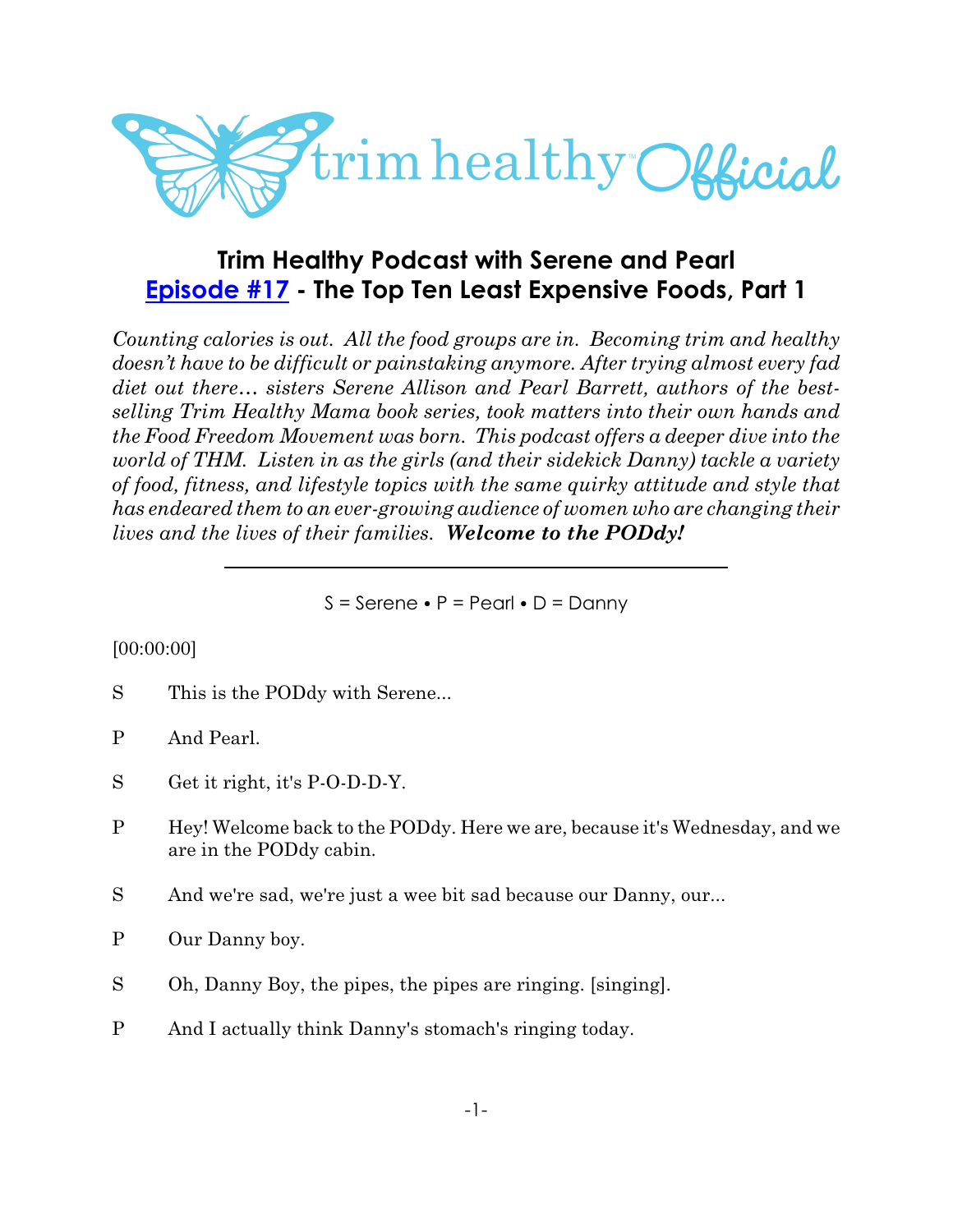- P That was beautiful, by the way, Serene, touched my heart.
- S Yes, you know, I missed my calling in life.

[00:00:35]

- P That goes out to you Danny, Danny's sick, poor guy. He's got something from his kid, it's a throw-up thing, and so he was actually willing to be the man and drive out here.
- S He was!
- P We said, Danny, turn yourself around and go home.
- S Wow, we just... we have a whole hilltop of babies and children we don't need having the crud.
- P Yes, we need it, but he was willing to do that. And no Danny means no PODdy Tea, Serene.
- S I know. I know, I'm so... and I was counting on it too. I was counting on it today. I just really needed that PODdy Tea fix, at least we won't be going to the bathroom every three seconds.
- P I know that, that's true, but we have a topic burning on our hearts today, and we're... so we're going to bring you a lot of stuff with or without Danny, actually.
- S And Pearl, you're the only one with the notes, so how am I going to seem intelligent?
- P I know. I sat here like five minutes before we started and actually wrote notes for you. This is the first time we've done a PODdy with notes.
- S I know.

[00:01:25]

- P We're going to talk about the... let's just say you are really on a budget. But even if you're not on a budget, we want you to listen to this, because these are the top ten basic foods that you can slim down on, get healthy on, do the whole Trim Healthy Mama plan on, nothing special.
- S Yes.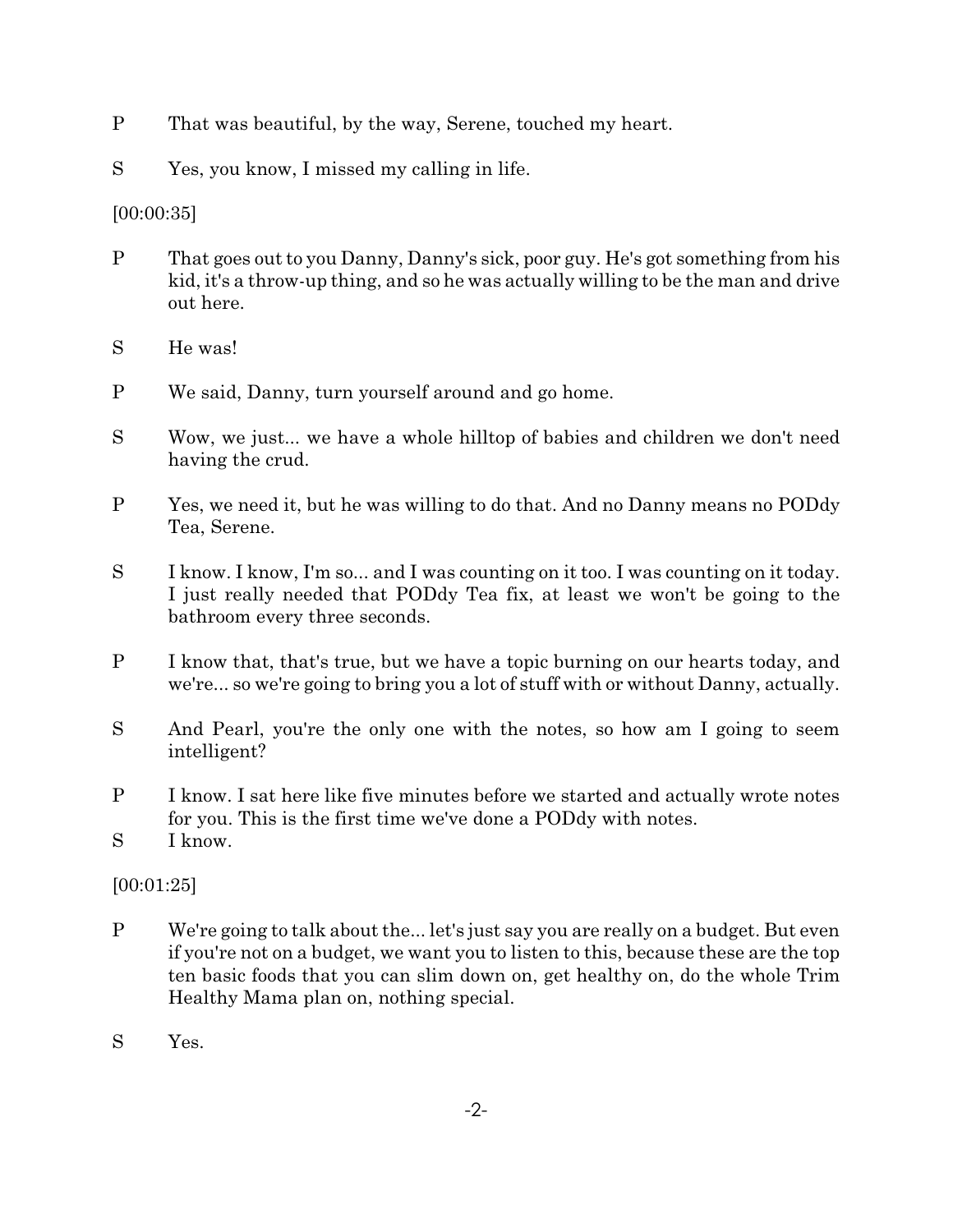- S And this here is your, it's just your safety net to say, hey, if you don't ever, ever, ever, ever get a penny to spare for specialty ingredients, there is no reason you can't do Trim Healthy Mama.
- P Absolutely.
- S With these top ten foods, in fact, we started Trim Healthy Mama on these top ten foods. That's all we ever ate.
- P And do you know what? They remain our core. I'm looking at this list right now, Serene, and I'm thinking, yup, got that in my cupboard got that in my cupboard. I have every single one of these things in my cupboard and they are always there.

## [00:02:16]

- P They're basics. So, if you wondering well how do I this. I mean, what foods do I fill my... If you have these ten, you've got it. You can do the plan. And so, Serene, you're sitting on the other couch.
- S Yes, so I can't see it, so you roll with number one. I can't remember which one we did as number one.
- P So, number one **Cabbage**.
- S Yes.
- P Now when people think of cabbage they think some wilted, sort of like soggy plop on your plate.
- S I know, I know, and I remember growing up, when Dad... when our father would tease us, we'd be like, Dad, it's my birthday. What are you going to do? Like, are you going to...are you and Mum going to bring home something special? And he'd be like we're bringing home cabbage salad. Which was meant to be...
- P The worst.
- S The horrific thing.
- P Cabbage in growing up was always supposed to be... I mean, people think of it as a nasty vegetable, but it can be an incredible boost to your health, it is cruciferous - that means it's cancer-fighting...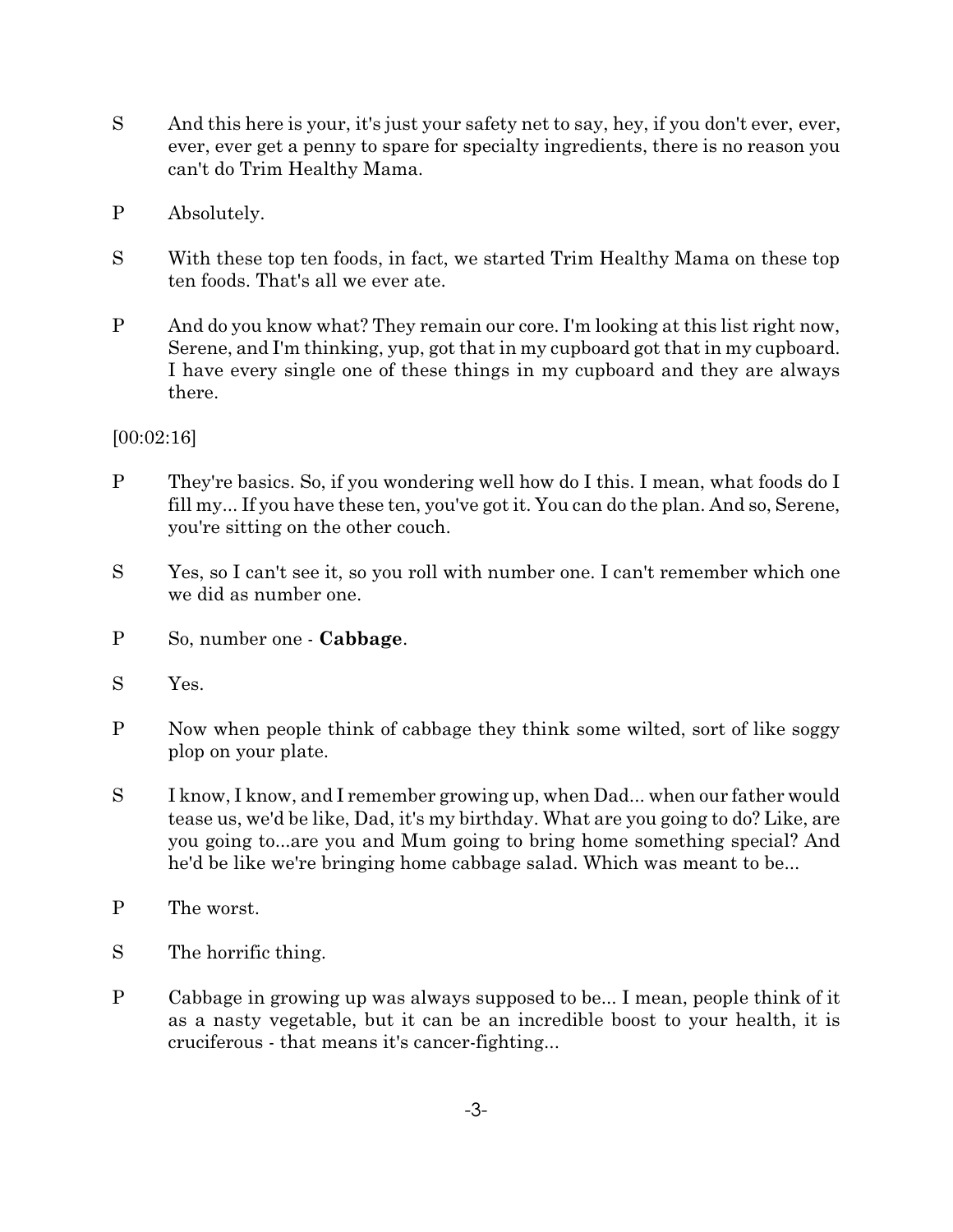S And it's so jolly high in fiber.

P Yes.

[00:03:13]

S And it's got... full of silicate, so it's beautifying.

P Yes, beautifying for your skin.

S And your hair.

- P And it is yummy. It's a vehicle for flavour, you see.
- S It's a billion other things that make it so special, but we're just flying off the top of our brains.
- P Yes, but it's all how you make it. Okay, so you can make wonderful cabbage noodles. Just cut it finely, super-finely, like angel-hair, sauté those up - there you got your noodles. Or if you're Drive-Through Sue like me, don't even cut it buy bagged angel-hair cabbage at the store.
- S That angel-hair cabbage, fried up with coconut oil or buttah next to eggs in the morning is one of my faves. Is one of my faves.
- P I know you...that's what I was saying, you never think of cabbage for breakfast. But you can do cabbage for breakfast, you can do it for lunch, you can, obviously, have it as a salad, you know, bagged cabbage is great for a salad. You can put you some mayo on it, and chicken salad.

[00:04:02]

- S I just... like you said, like the angel-hair and I don't always cut it angel-hair I love it for my noodles, for my noodies. I just love it. I just put... I put salmon on it, I'll put, you know, tilapia on it, I'll put chicken. It's just...yes.
- P It's a great bed to lay things on. Whether sautéed or whether raw. I mean, think of our plans are like basic recipes, if you're go to our cookbook and Eggroll in a Bowl. You don't even need to go to our cookbook, it's all over webs, it's all over the internet now, Eggroll in a Bowl. The basics of it is cabbage and then you put some ground meat with it and seasons and spices and fills a crowd.
- S Now, it's not bird food. Let's just think of the cultures in the world where, cold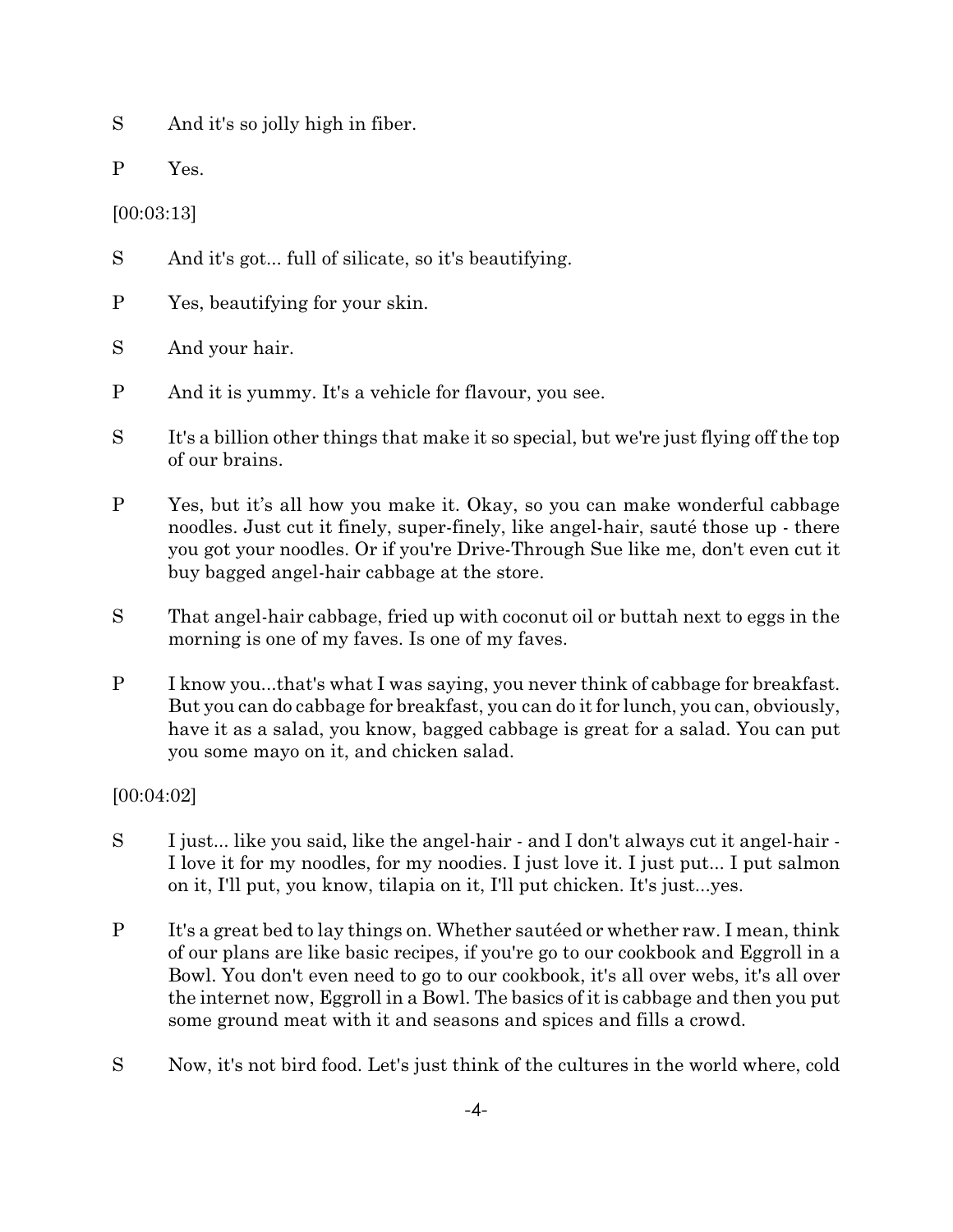climates, where you imagine the people chowing down. Russia.

- P Russia.
- S Romania, all these places and they live on cabbage. Cabbage is a basic, because it's hearty, people. It really is. This is not bird food.
- P No, and why are we loving cabbage? It's one of the most inexpensive vegetables that you can buy.
- S Yes and it's one of the most nutritious. And can you... Pearl, have you ever tried making garlic bread with a cabbage?

## [00:05:09]

- S You, like, cut a cabbage in half, and then lay the cut part down on maybe like a greased baking tray, and then you kind of slice it, like you would bread, but not all the way through so there's like a little bit of left to connect. And then you kind of like drizzle oil down in the whole, coconut oil or whatever you want, down in the creases and then sprinkle garlic and salt, and you roast it.
- P No way.
- S It's delicious.
- P So you have it on the side of your plate almost? You eat that with a fork or with your hands type thing?
- S Oh no, you just... so then you pull off a slice or cut off that last little bit, like you would garlic bread.
- P And it's all yummy and garlicky and buttery?
- S Oh, it's just so delicious.
- P Oh, I've never done that.
- S It caramelizes.

[00:05:49]

P Yes. Why didn't that go in our cookbook we just wrote, Serene?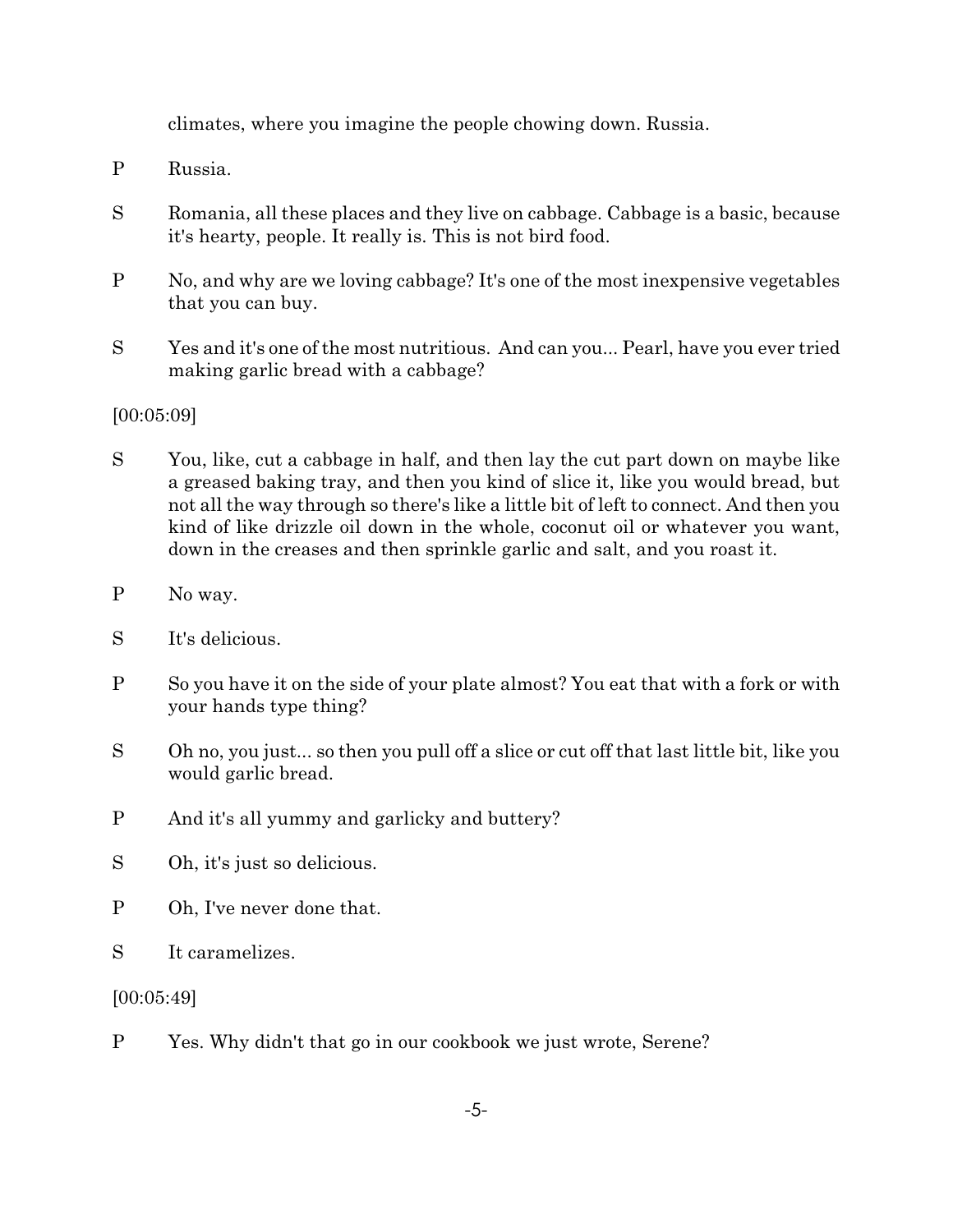- S I was just brain-dead at the end of that cookbook.
- P I know. Well, we'll save that for another one.
- S Okay, so next one.
- P Next, next **Salmon**.
- S Oh yes.
- P I know, and you're thinking, salmon sounds expensive. Oh no, it's not. Not the way we do salmon. Okay, because we are budgeting families, big families.
- S Walmart or Aldi's.
- P Or any budgeting grocery store.
- S And its wild caught too.
- P You buy it frozen, people. I know that fresh tastes, okay, incredible. Occasionally, I don't know, once a year, we might buy fresh salmon.
- S I never buy fresh salmon. When I go out to a restaurant, I get fresh salmon. That's when I keep...that's when it's special.

## [00:06:29]

- P But they're frozen and then you can get like a pound, like a four pack of fillets really nice fillets, wild caught - four to five bucks, or five to six bucks at some places.
- S Okay, but listen, that's cheaper than a McDonald's hamburger and you've got four to five servings.
- P Exactly, say that's feeding four. Or if you've got kids, then you need half a piece each if they're little kids. So it is feeding four to five.
- S Now salmon is so beyond healthy.
- P Oh my goodness.
- S All the fats, Omega-3 fats...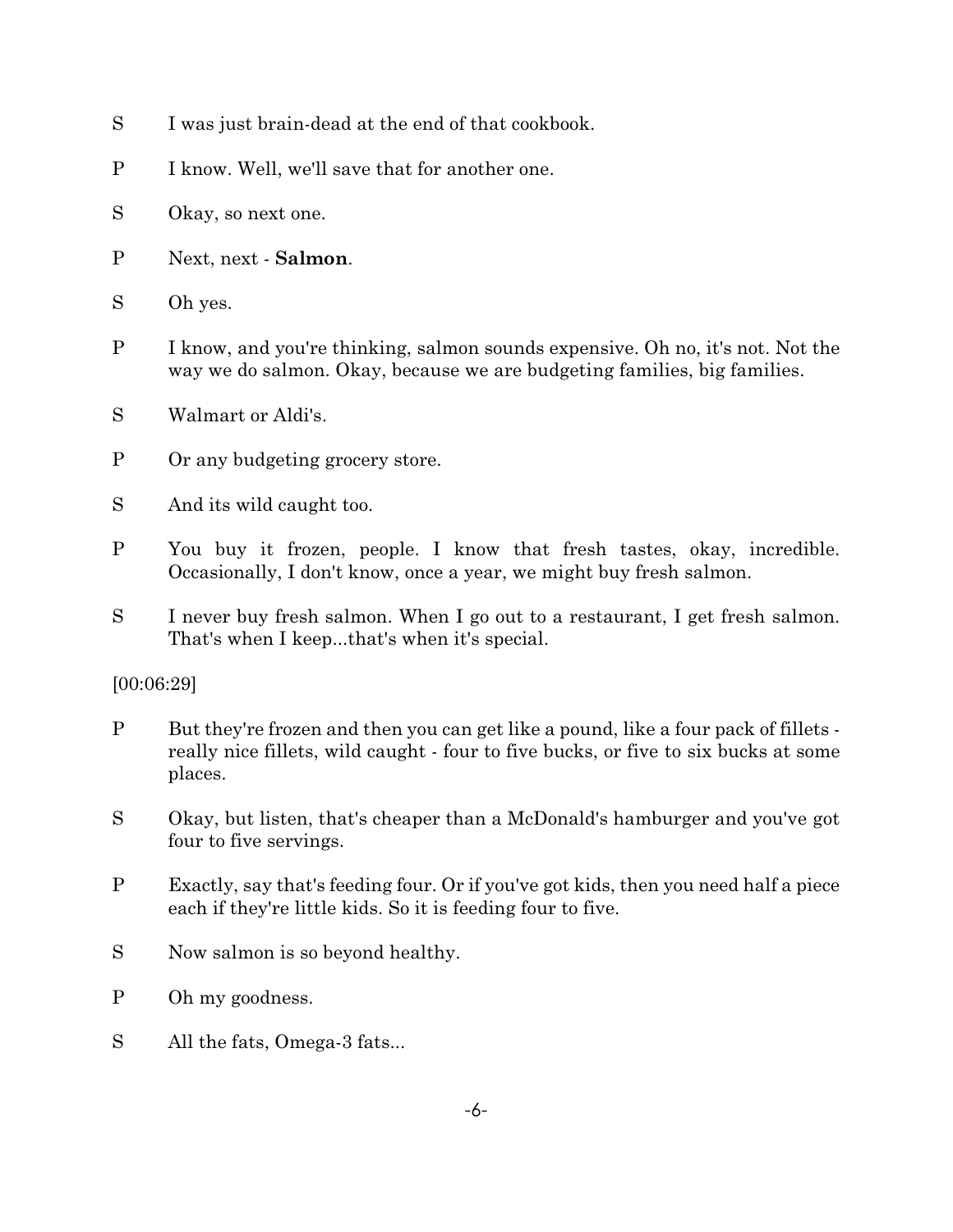- P The DMAE, and that's for your skin and your brain.
- S Firming the skin yes.
- P And the Omega-3's in there, which is such an important part of the balancing of your fats.

[00:07:06]

- S Exactly.
- P And you know, I know that people say sometimes, well, I hate seafood... I hate salmon. It's really all in the way you cook it.
- S Do you know what? You know, sometimes I like to sauté that with coconut oil or butter, and, you know, salt and black pepper and just make a nice fillet. But you know that sometimes, if I just want to do it quick, Pearl, I'll just quickly put that little frozen thing in hot water from the tap. You know, in its little pouch. They say remove it, but I just can't be bothered.
- P Really?
- S I just keep it in its pouch and put it in warm water, hot water, until it's thawed. It takes like three minutes. Then I take it out of that little plastic pouch and just rinse it down and stick it in a centimeter of water with a little soy sauce in it.
- P Just enough to cover it, or?
- S Yes, and I poach it and I just bring it to a boil then turn it to low, and by the time I've got my salad all beautiful and ripped up, it's done. I drain off the water and I just like flake it, and then put balsamic vinegar and olive oil and I just spice it up and then I throw it all over my salad. It's not hot, it's like warm.
- P Oh and it warms your salad.
- S Yes.

## [00:08:05]

- P I love a warm salad, because cold salad makes me feel like I'm eating salad, but if there's a warm protein, it's like a protein meal.
- S It's so beautiful, but it's so quick. It's so quick.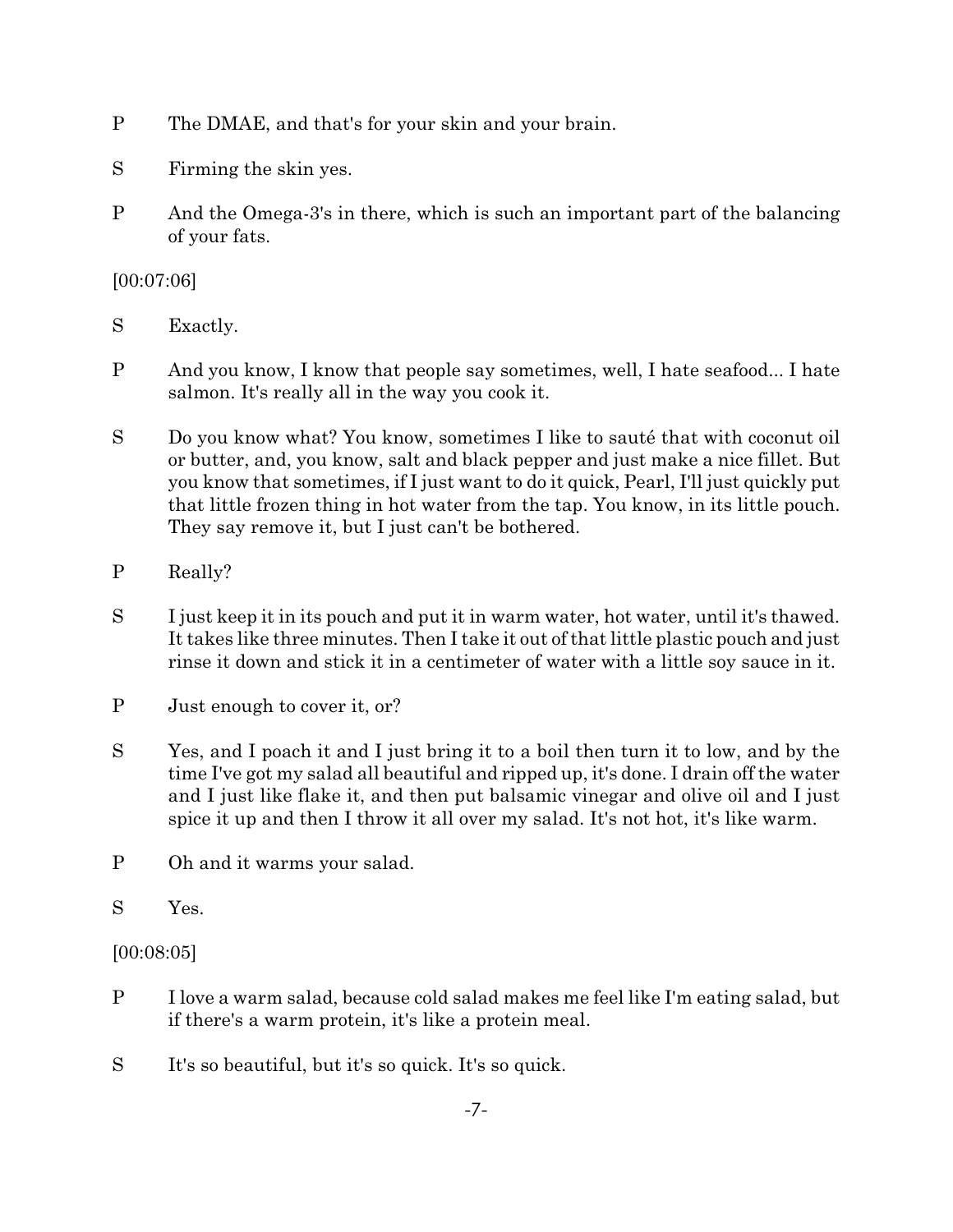- P Yes, that's like a five minute meal there. Do you know, my favourite way to eat salmon though is at lunch time, I usually do... I mean my family, I can make the meat salmon, and we'll talk about canned salmon in a minute for salmon patties, yes. They eat that. But like fillets of salmon, I'm the lover and they're not so much. So I do that for lunch usually, because I'm sort of on my own for lunch.
- S Yes, my children like tilapia, more than salmon, but I just love salmon.
- P But... oh, I love, I just get a zucchini, a big one, just dice it up so finely, fry it up in a frying pan - and I use a, you know, a big skillet - and one side I'm doing the zucchini, at the same time I get my thawed fillet, do it on the other side. And then they're cooking sort of at the same time, so you've got another, basically, five to ten minute meal here. Lots of good spices, nutritional yeast, salt and pepper, you know cayenne pepper. Then, when you're done...
- S And you could have put the cabbage on the side there too.

## [00:09:03]

- P Yes, absolutely with the cabbage. But I use a zucchini or a yellow squash, put a big, then it's done, put a pile of it on my plate, put the salmon on top. I feel like I'm at a restaurant.
- S It sounds like a restaurant, yes...
- P And it was cheap and inexpensive. So yummy.
- S Yummy, I remember coming to your house for some of the book edits last time, and you making that. And I was like taking half of it.
- P I mean, that's my lunch two or three times a week. If it's not a salad, it's that.

No, I know, okay so you're saying, but I'm... hold on, guys. You know, I just... I can't love salmon. Give it some baby steps try it in these ways that we're talking about.

S No, listen. Let me just be vulnerable. I was a vegetarian my whole life, and then I was a vegan raw foodist, and when I realised it just, it wasn't such a great idea for my health, everything was like, my teeth were falling out of my mouth, I was kind of falling apart - I needed that protein. I had to ask the Lord for the love of it, you know, and I actually had to open my brain too and just say, this is an amazing food. It is healthy, so I'm going to love it. And I kind of just told myself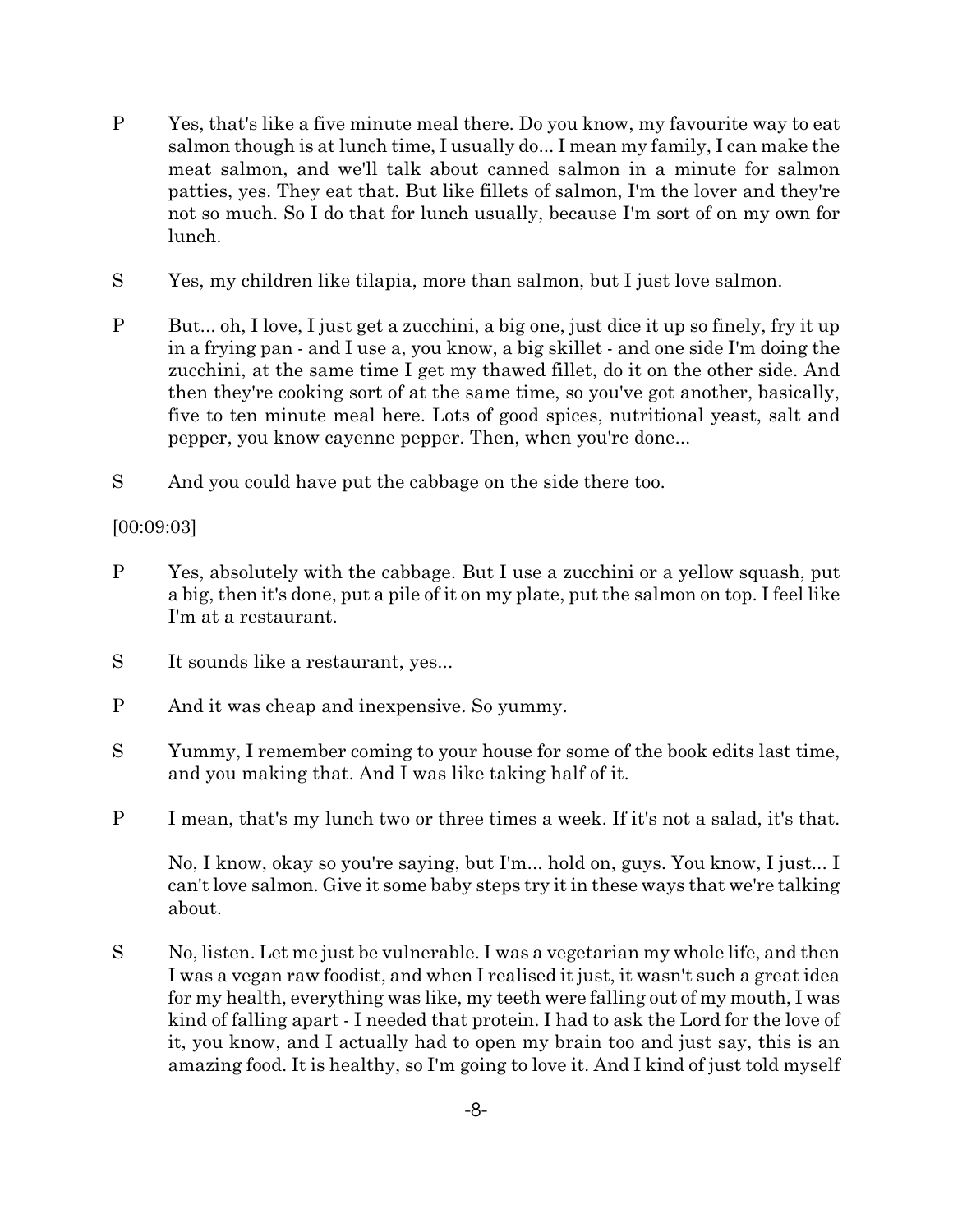to love it, and I baby-stepped it. At first, I had to have it all like forked up, so it was all in little tiny bites...

[00:10:09]

- P Yes, tiny bits, like you didn't want to bite into a big piece.
- S But now I can just order a huge fillet and want more. And I really want my ounces, right Pearl?
- P Yes, oh Serene. Don't ever go to a restaurant with Serene, please people. Just save yourself the misery. If you go to a restaurant with Serene, she gets anxious about her ounces. Like, she always asks them, the server, so how many? She's got this look she puts her finger on her cheek. Hmmm, so how many ounces is the salmon? And they're like, oh, six or you can get an eight. And she's like, oh, oh, the eight, eight. Can you please make sure it's the eight, no, not the six. Oh, oh, hey, not the six, the eight.
- S But you know what? They always bring me the six. Pearl never cares, never asks and she'll get it put in front of her face...
- P And I'll get the eight.
- S The big, beautiful salmon, and I get this, like, chicken nugget sized little scrawny end. And it's like... I don't know if it's like, I'm meant to be learning this like satisfied contentment, but every time, if we all order the same salmon dish, like a whole table full of people, I get the scrawniest piece.

[00:11:16]

- P You did. It's happened about a hundred times. I don't know if it's God's lesson to you, Serene, to just be thankful for what you get...
- S I know.
- P But then I... and then, yeah, she looks at mine longingly. I have offered mine a few times to you, but then she's like: Oh no, I couldn't do that to you, Pearl.

Anyway, so we're saying, hey, it's mind-talk once again. We talk a lot about what you tell yourself on this podcast. And it is what you tell yourself, you become. As the Bible says, as a man thinketh in his head, so is he. You tell yourself you're a salmon lover, but hey, if you're not, baby-steps. You can definitely do the plan without it, lots of other proteins.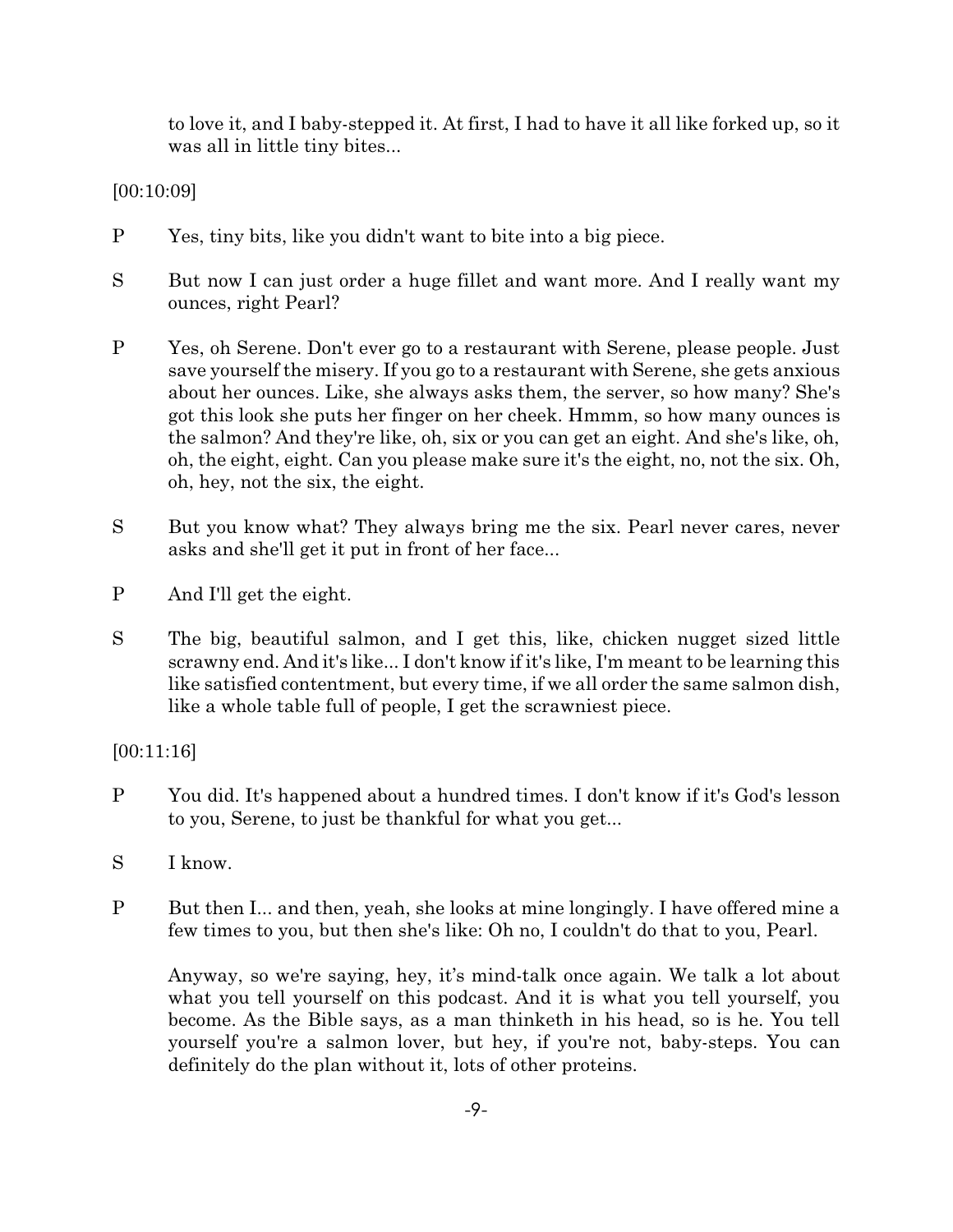- S Great, number three. Let's talk about another protein, did we put that there?
- P Oh, okay. Let's talk about another protein **Eggs**.
- S Eggs, so cheap. We have our own chickens, they run around and they give us beautiful golden yolks, but you know what? It's Easter egg hunt, because I want them to be all like... I don't want to feed them, so they're all free-range to the point where it's like treasure hunt when you find an egg. So we... for the huge family, we buy all these eggs. Sometimes they're like under a dollar, seventynine cents for a whole dozen.

## [00:12:17]

- P That's what they were last week when I went there.
- S Yes!
- P And we've said this on the podcast before, because we love eggs and we've had another PODdy about the, you know, the wonderfulness of eggs. But hey Aldi's eggs are blessed, they have a scripture on it.
- S They do. I'll tell you what their yolks are even more golden than those six bucks pasture-fed Happy Eggs from Whole Foods.
- P But they are. Aldi's must love us, we give them such love.
- S And we've also talked on other podcasts too, and in the book. Hey, you know what? In a perfect world, we would all have these pasture-raised, wonderful eggs, but maybe then you couldn't afford to have an egg. Or you could only have one, and what's the point, right? So you need the protein, you need the healthy fats inside the eggs. You just need all that eggs have to offer, so...
- P If all you can afford is battery-raised eggs, you know, just eggs that you don't absolutely know what the chickens names were, and you still can get healthy. You can still slim down on this wonderful protein that study after study is now showing is not harmful to your cholesterol.

# [00:13:15]

S And I said healthy fats in the eggs, and I do understand if they're fed the bugs and if they're fed the flax meal, they have more Omega-3's inside the eggs, but still there are some things in eggs that you cannot get if you're not going to eat an egg, because you don't have the money for the expensive kind. You still need eggs.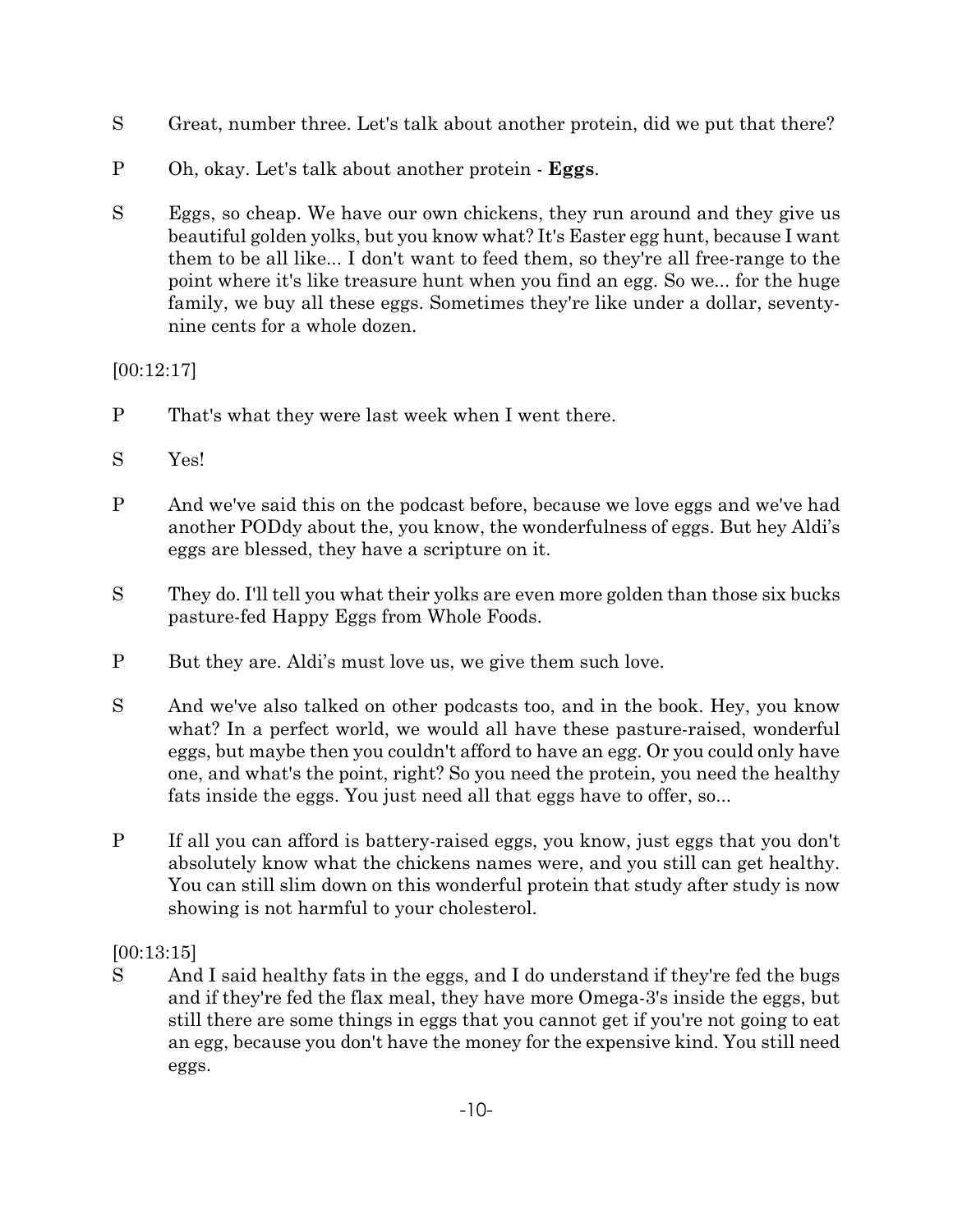- P Yes, like the lutein and things like that. These are just essential things in eggs.
- S For your brain.
- P Yes, exactly, even if they're not fed organically or fed bugs. Even if they're fed...
- S That's when you pray over them.
- P Yes, got it.
- S That's where faith comes in.
- P And we're told to pray over our meals.
- S And I'm like, God, you either give me the finances to provide this super-food, you know, perfect food for my children, or you'll bless them with protection, because you know, sometimes he just blesses with protection.
- P Eggs feed protein to our large families. I mean they really do. I am an egg lover.

[00:14:03]

- S So am I, in the morning, a huge non-starchy fry-up with eggs. Like I just cut up, I love kale. I cut up kale at mealtimes.
- P That's what you were you telling me the other day, I've started eating so much more kale because of what you said to me. Because I was a spinach girl, and now I'm more kale.
- S Spinach is great and I love it. But, you know, if I'm going to overdo a green, I'll overdo kale, because it doesn't have the oxalates. It's actually a low oxalate green.
- P Okay, so when you say oxalate, on being Danny now, because Danny is like, and girls, what is happening? Now how does he say? Girls, so what was oxalate? Tell me about oxalate.
- S Well, oxalates can kind of cause little crystals inside of your joints and can give pain, and things like that. But it has to be an overdose, spinach is not going to do that, but I like to overdose on my greens, right. And that oxalates combined with certain...
- P Because you put them in smoothies, you put them in salads, you put them in stir-fries. And so kale...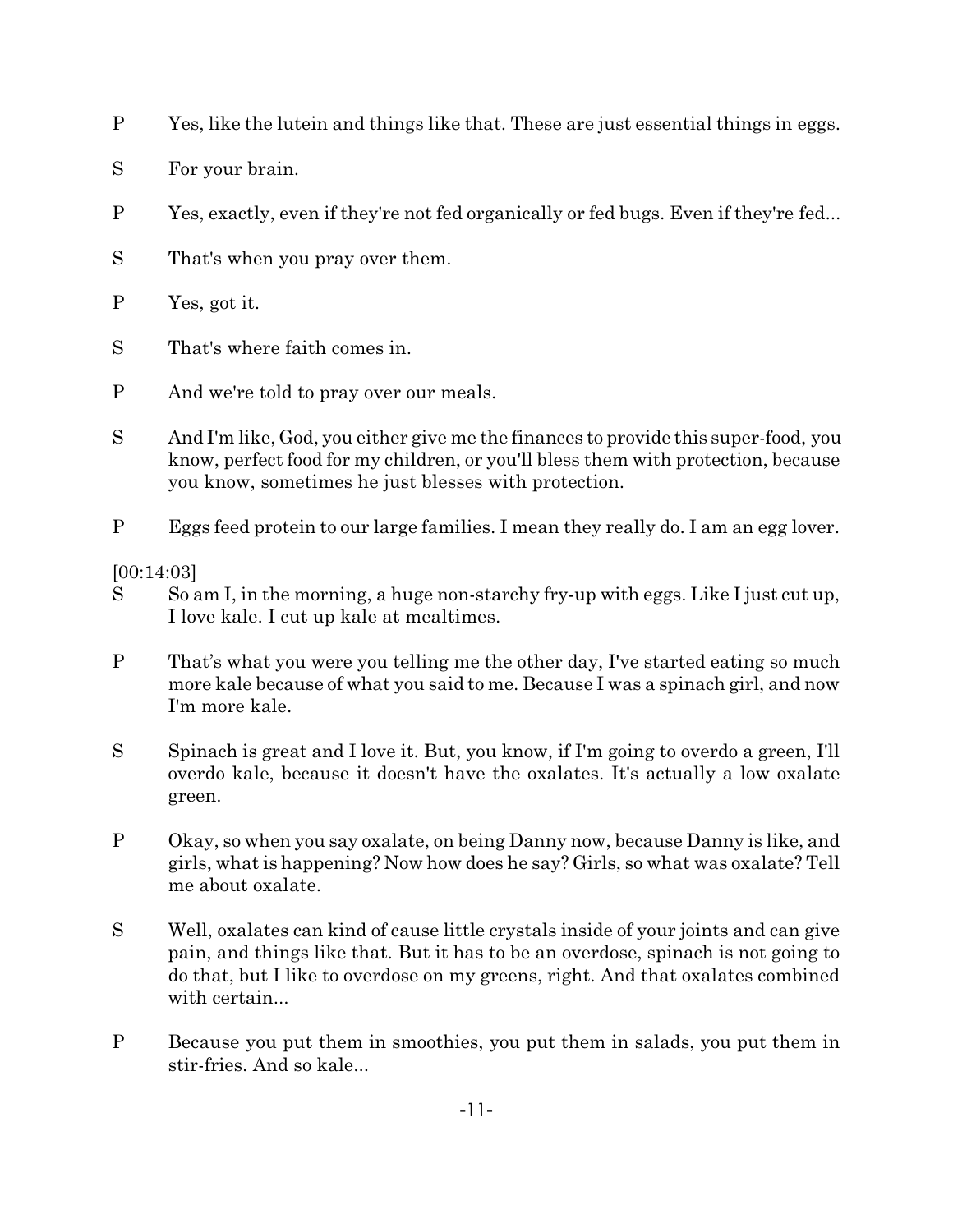#### [00:14:57]

S Oxalates have other issues too, but this is not a podcast on oxalates. So but, kale is low in oxalates. So you can have them raw, you can have them cooked, and also, they find that cooking spinach doesn't help taking the oxalates out. Now, spinach is great. Do not stop eating spinach, but I like to load up.

So, I load up on my kale, I slice it very thin and then I'll slice a few red, those little red rainbow sweet peppers and a few little Baby Bella mushrooms. And, but it comes to a lot of non-starchies. I throw it in my pan that I spray with a non-stick, stick a little bit of salt, mineral salt, on it. Just sprinkle a little bit in, it helps draw out the moisture, and I put, after I've rinsed my kale, there's a little bit of moisture on the kale - so I put the lid on, and it just...it just cooks it.

- P It wilts.
- S It wilts it. I just like get it hot on number six and then turn it down to low, and it kind of wilts it. And then I'm kind of, get a couple of eggs and I whisk it up with a nutritional yeast, a little bit of apple cider vinegar - just gives a little tartness - and some pepper, black pepper and a little half teaspoon of miso. And I whisk it up and pour it on those soft non-starchies, and make the yummiest large non-starchy egg scramble. It's huge. Then I grate sheep's cheese on top and pour a teaspoon...because I had no oil in that, because it was just a spritz of nonstick...on a non-stick pan.
- P Oh, right, so there's your fat.

#### [00:16:19]

- S Then I put fresh, a teaspoon of extra virgin coconut oil on it.
- P Oh, so you put it in. You're not cooking your virgin coconut oil, so you're keeping...
- S And the flavour just like it just drizzles and melts all over and then I sprinkle...
- P This is the longest description in the entire world it's gone for half-an-hour.
- S Now what is that sprinkle I put in? That pepper, that pepper that's smoky? What is it?
- P Chipotle.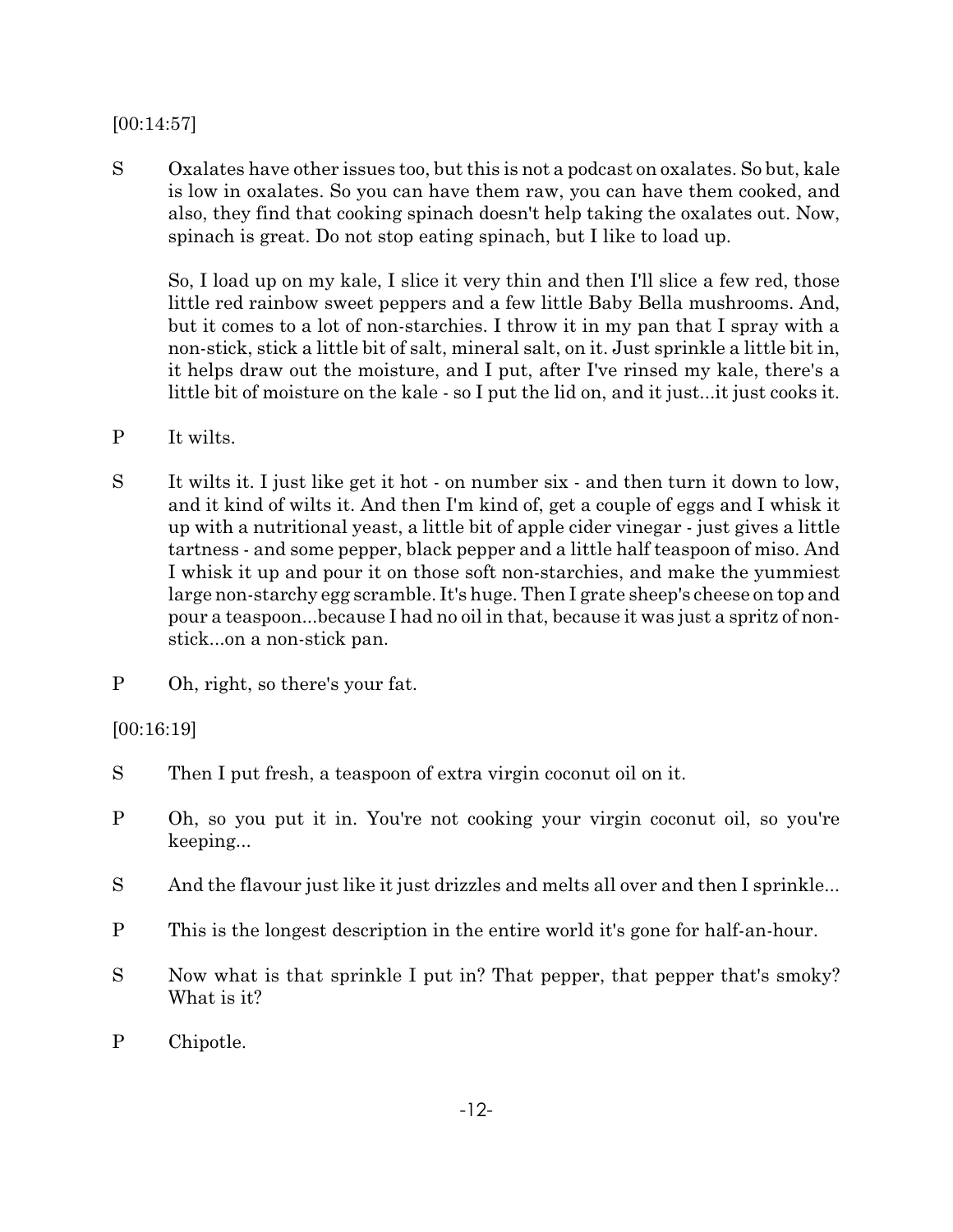- S Chipotle, oh, I'm in heaven and it's so filling, I can hardly get through it.
- P Hey, Mr. Producer, we've done... we haven't even done. How many? Three, where are we on time? Seventeen minutes, have we been...
- S Oh, let's just speed through. Okay, what's?
- P No, but I wanted to say, so if that's your S breakfast, that's how you do your eggs.

[00:17:01]

S Oh, yes.

- P Yes, okay, if you're not doing E Meal.
- S Fried eggs, for me is not enough food. So when I wake up and have just two fried eggs, I'm starved so I have to fill it.
- P Yes, so you fill your plate.
- S I have to fill it with non-starches to make it through.

[00:17:13]

## [00:17:23]

- P Let's talk about another inexpensive thing that we can use for E Meals. I need Danny's PODdy Tea, because I've been talking a lot and that is **Oatmeal**.
- S I get mad when people tell me that they don't love it. Now, I'll still love you guys if you say that you don't love it, but let me just tell you why you should love it. It even has a little bit of protein in it.
- S Yes, without adding anything to it.
- P Exactly, and that's why it's slow burning grain.
- S Yes and, it's so yummy sweet, with cinnamon and Gentle Sweet or a little doonk of stevia.

Announcer: Hey Mamas. Do you have a question for Serene and Pearl? Send your e-mail to [Support@TrimHealthyMama.com](file:///|//support@trimhealthymama.com).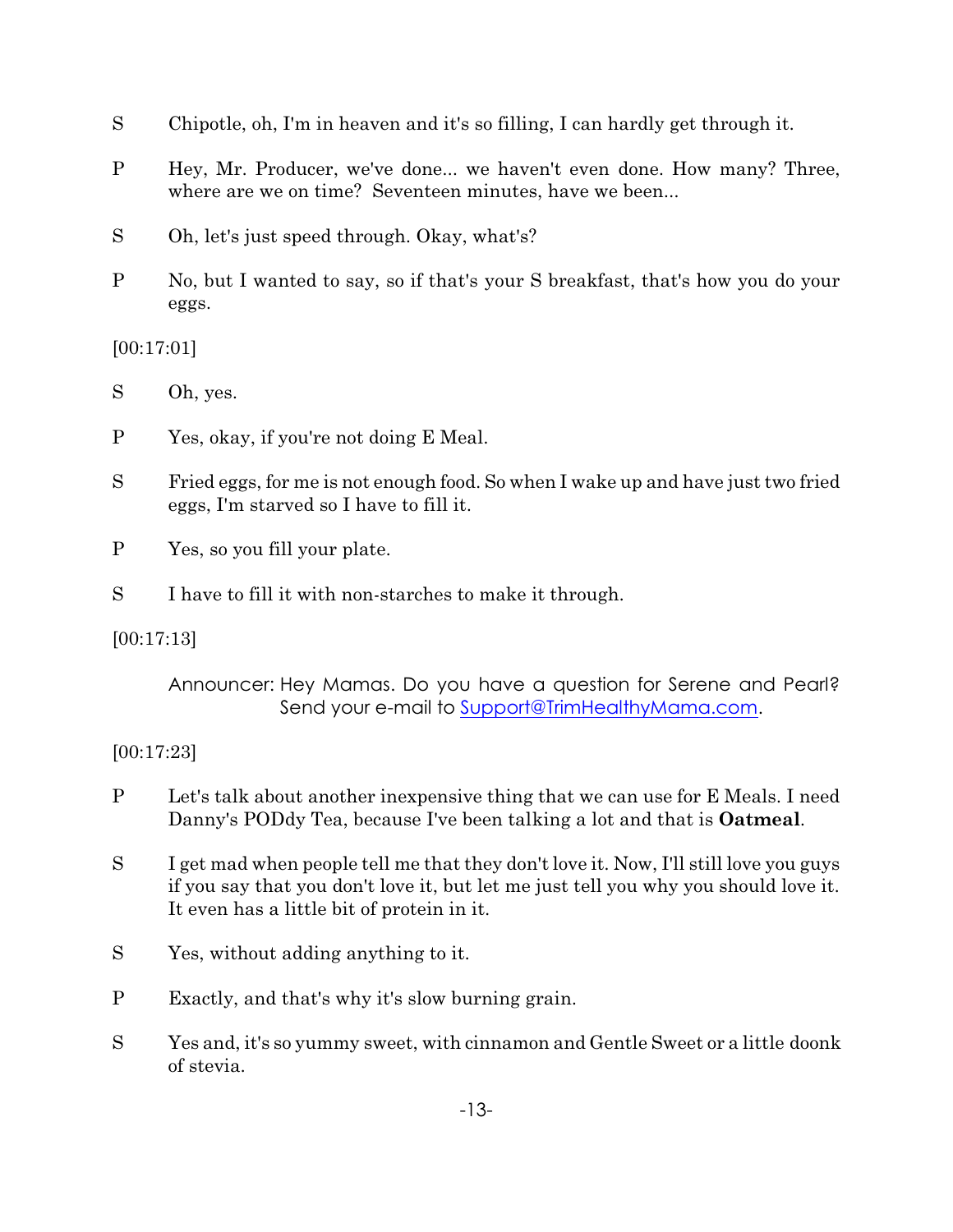[00:17:53]

S And you can either, if you're dairy-free, I mean, because you can pour on almond milk - because that's dairy-free - but I like to do a teaspoon of coconut oil with boiling water, with like a cup of boiling water, and put my Gentle Sweet and my cinnamon, vanilla and a little mineral salt, and make a Trimmy and pour that over my oatmeal, so divine.

P You mean you blend those things? You blend.

S Yes, I blend them like a Trimmy.

P You... okay, so explain that to people.

S Okay, so your cup of boiling water, and I stick in Gentle Sweet or Super Sweet to taste. If I was doing Super Sweet, it would be about a teaspoon, so about a tablespoon of Gentle Sweet. And then I put a little, like a quarter of a teaspoon of cinnamon, and then a squirt of vanilla, a few pinches of mineral salt.

P Then you blend that and you pour it over your cooked oatmeal.

- S And my teaspoon of coconut oil.
- P Yes, the coconut oil makes it cream.

[00:18:40]

- S And do you want protein in there? Put a little collagen. If you're going to do whey, blend it first and then add your whey, and just turn it off immediately, or just blend for two seconds, because you don't want it poofed.
- P But we're talking about no special ingredients here, so you don't have to add that.
- S No, you don't. You can have just oatmeal for breakfast.
- P You can, or you have a side of egg-whites. And here's another thing, we're talking, if you're new to our plan, an E Meal means your carb meal, your energizing meal. And so oatmeal is a great energizing food, it gives you great carbs. But you can have it savoury as well, Serene.
- S Yes, but what I was saying about the, about you don't have to, it's like when we have lentil soup. Occasionally, you can have...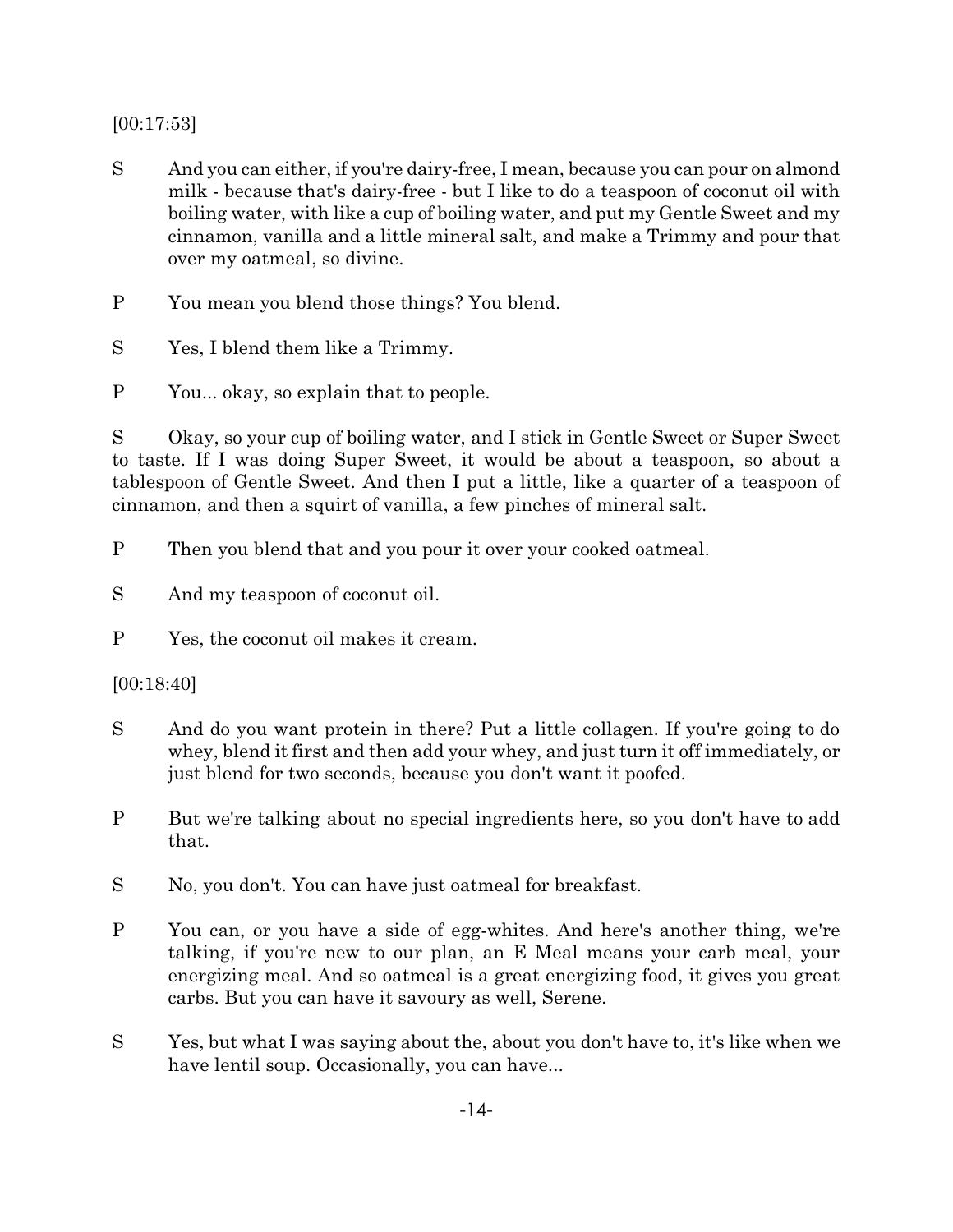- P Yes, occasionally you can.
- S Because lentils have a little bit of protein, this is not what you would have every morning.
- P No, you don't have to be rigid. I'm like I could never eat oatmeal without added protein. Sometimes you could, you'll survive. You'll be fine, you know, and especially if you're on a budget.

[00:19:28]

- S But if you wanted to scramble a few egg-whites on the side, then you have this yummy, extra-large slimming breakfast.
- P And I love to have it savory.
- S So do I.
- P Like, I... if I have left-over oatmeal, I'll spray my pan, I'll do some egg-whites, you know, in one side of the pan, I'll sauté my oatmeal up with like some nutritional yeast and salt and pepper. And it's divine, it gets a little crisp.
- S A little cayenne pepper on top.
- P Yes.
- S Love it.
- P Oh my goodness, and that's a great lunch too. Another way, you could do oatmeal bread. In our first book, it's a basic, easy bread. One cup of cottage cheese, one cup of egg-whites, one cup of oats. Blend the oats first, add the other things, a little salt. Bake that in a pan, or you can make pancakes out of it, because if you put sweetener in it, it's a pancake, right?

[00:20:09]

- S What about your baking powder...yes.
- P Two teaspoons of baking powder. You can either have that sweet for you pancakes or savory without your sweetener. And it's bread. These are inexpensive ways to do the plan.
- S Yes, they are, and super-healthy and super-slimming. And what about your Bust-a-Myth Banana Cake?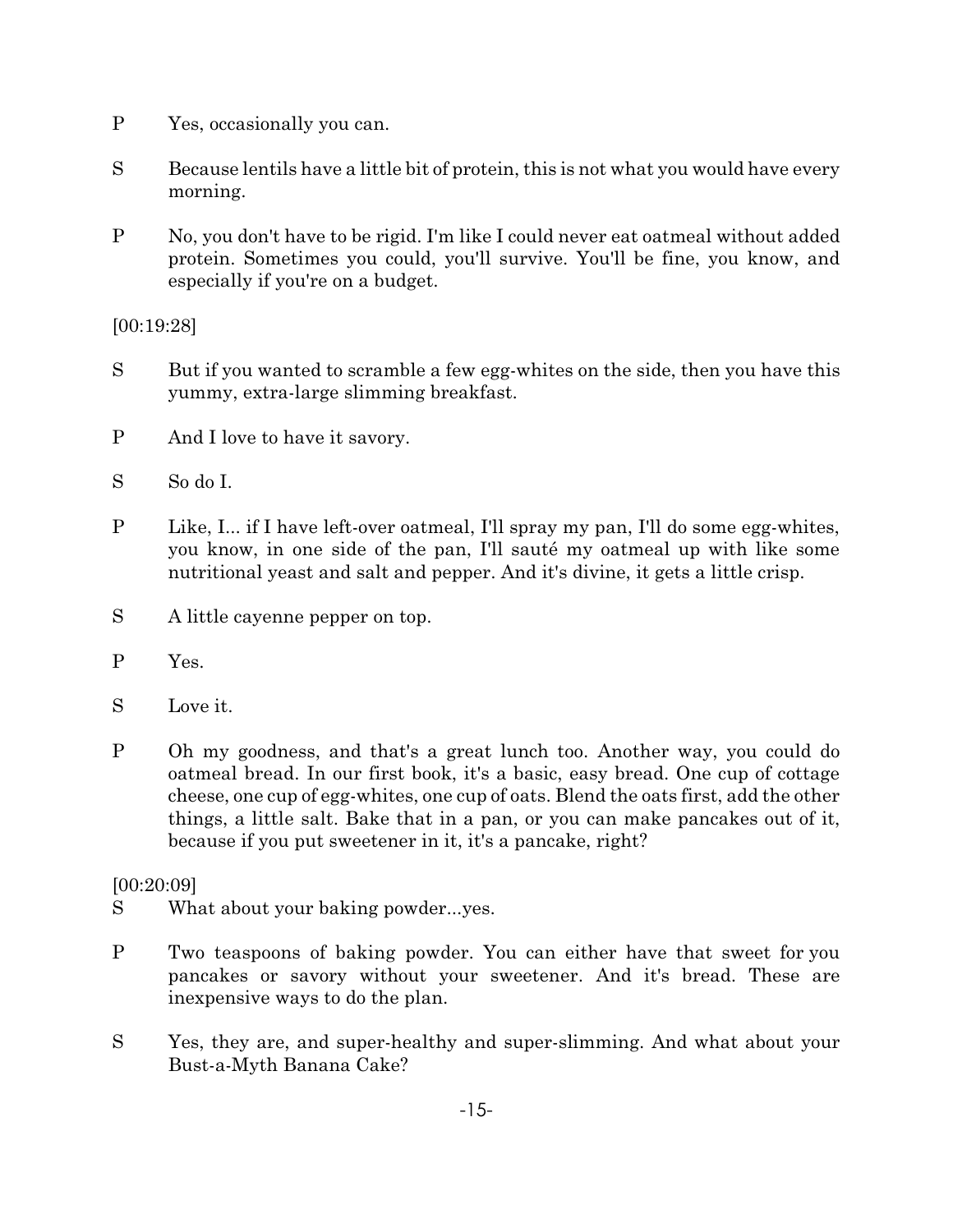- P Exactly, it's all oatmeal-based.
- S And I don't even know the page number, but check it out. Bust-a-Myth Banana Cake.
- P Check it out in our cookbook. Okay, the next thing...we need to get through these real quick.
- S Oh, sorry okay... You've got to throw a handful of oats into your soups. Oh, it makes them so hearty and so yummy, and it kind of thickens up the water a little bit, so it doesn't feel like you've got just like a broth. There's a little bit of a more hearty mouth feel to the broth.
- P And even in a soup, you can have, as we said, this is... you can have with just a very few carbs in an S meal, or a little bit of fat in an E meal. So just a very small handful of...

[00:20:57]

- S It's not even an S helper.
- P It's not. It's fine.
- S Okay and it does. It does something to soups, doesn't it?
- P Real quick, Serene, let's get to the next one. **Frozen Berries**. That's the way to get your Vitamin C, and frozen is the way to make it inexpensive.
- S Exactly, I never buy fresh, unless fresh, like, strawberries go on sale at Aldi's. An they're like a dollar a pack.
- P Well, or unless you've got an orchard close by and you can do that.
- S Oh, yes, we do that. But I'm saying buy at the store.
- P Well, if you buy them fresh, they are expensive, especially.
- S We're blessed, because we live out in the woods and we have wild blackberries everywhere.

[00:21:30]

P They're about to come up. I was thinking that as I went past the wild blackberry patch.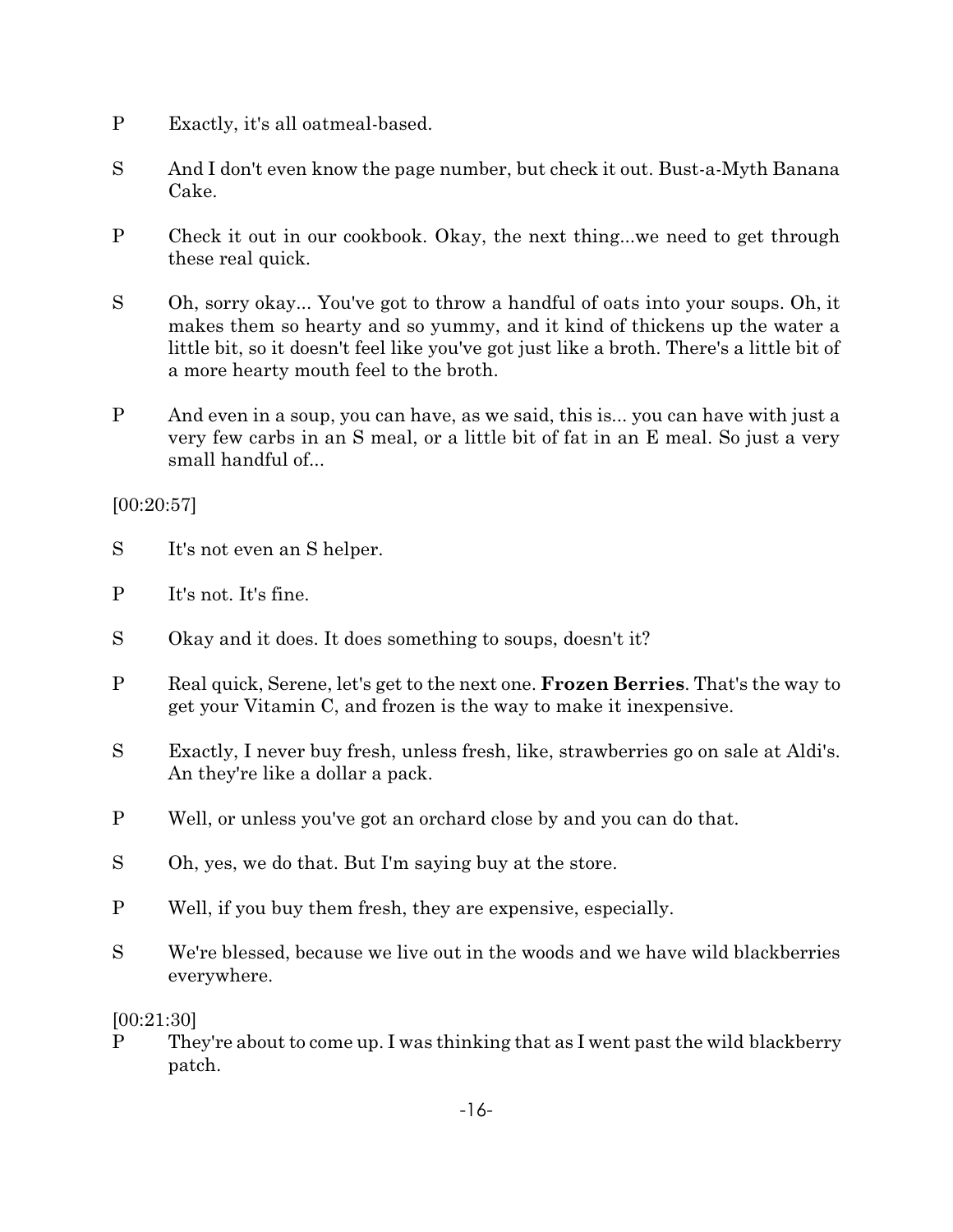- S I smelled their blossoms as I walked over here to this PODdy Cabin.
- P I know, so that's exciting. We'll be picking those soon, but frozen is the way to go. Why do we want you to eat berries on plan?
- S Sooo high in anti-oxidants and they are anti-inflammatory.
- P And they're so high in Vitamin C, and when you eat a protein centered plan like ours is, you need your Vitamin C to balance it. It's the perfect balance to protein.
- S It so is, and as we said, yes, inadequate supplies of Vitamin C makes weight loss a very hard game.
- P Yes, you need your Vitamin C, you get that on our plan, not have to take a supplement for it, although you could, but in berries and in your green leafy greens. They have more than oranges. So there's nothing wrong with an orange, but berries and your green leafies have more, so...
- S So what do we do with berries? Dessert, cheap dessert?

# [00:22:27]

- S I love just berries, with just a little drizzle of cream.
- P Oh, yes, that's nice.
- S Well my children just... That's their treat.
- P And of course, "Cottage Berry Whip" our basic staple. Listen, you guys, if you've never tried it because you think you hate cottage cheese, you won't. Half a cup of frozen berries a half a cup of cottage cheese.
- S A doonk of stevia, that's budget, you don't even need Gentle Sweet.
- P You don't need for that, and stevia is your least expensive sweetener and it tastes good and it won't taste bitter.
- S You don't put this in a blender, you put it in a food processor.
- P In a food processor, whip it up. It's like ice-cream.
- S It's like cheesecake ice-cream.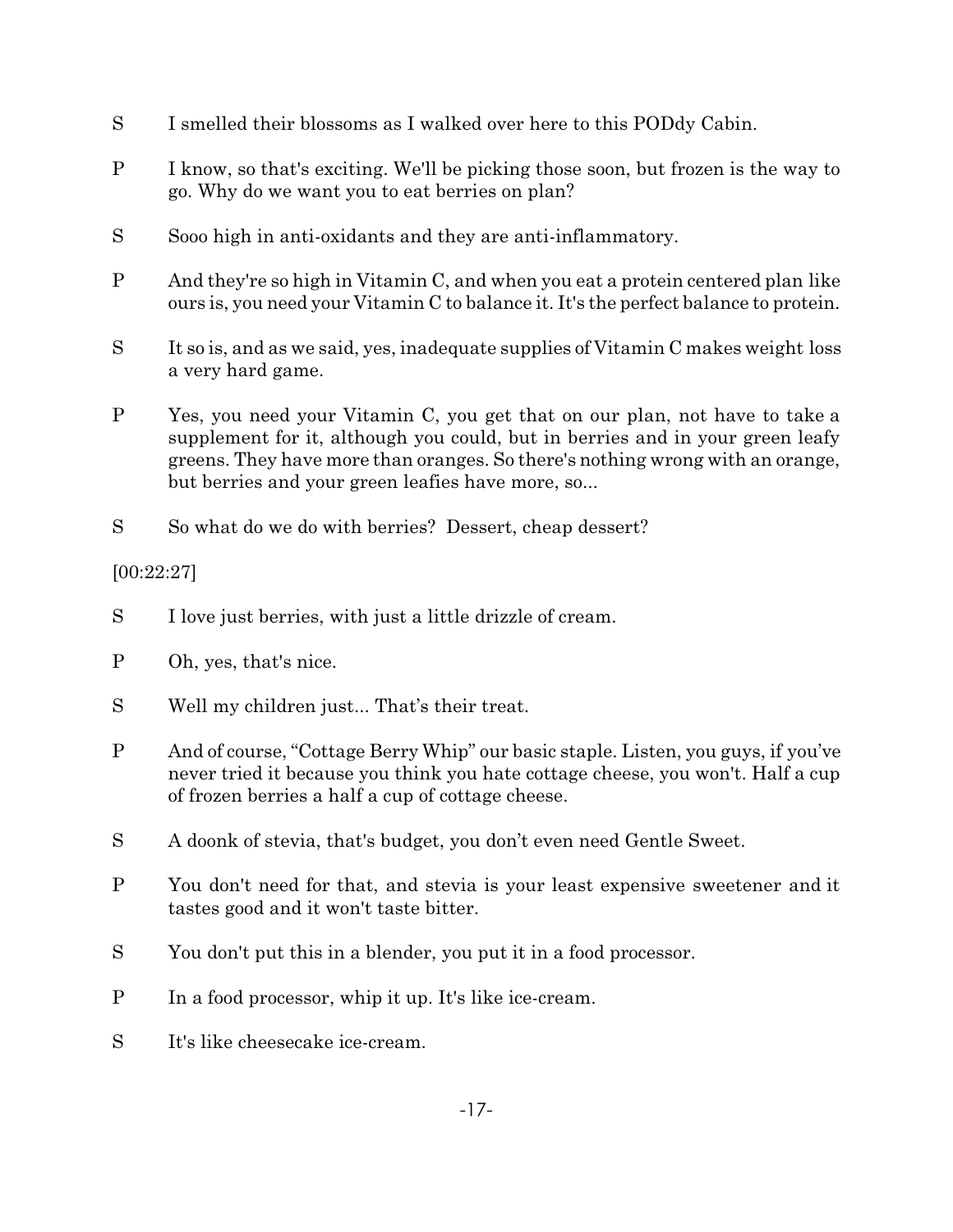- P It is.
- S It's divine.

[00:23:02]

- P It's so good. And see, these are other things in your smoothies. Throw berries in your smoothies, throw berries in your salads.
- S Oh, thawed raspberries.
- P Thawed raspberries in a salad will put all this yum yum in your meal, it's delicious.
- S Even in your oatmeal.
- P Absolutely.
- P And so there's and inexpensive way of doing that, guys.
- S Or just pop them in your mouth straight.
- P Yes, my children think that they're like frozen candy treats, you know. Yummy.
- S Yes.
- P Next thing's **Beans and Lentils**
- S Oh, in the summer, if you're watching a movie like a fun family movie night or something, and, you know, you just want that hand-to-mouth satisfaction while you're watching something. But you know what, you don't realise how many things you're taking in your mouth.
- P When you're watching a movie.

[00:23:42]

- S Frozen berries they take a long time to eat. They are great.
- P They do.
- S They're a great thing to snack on while you watch TV.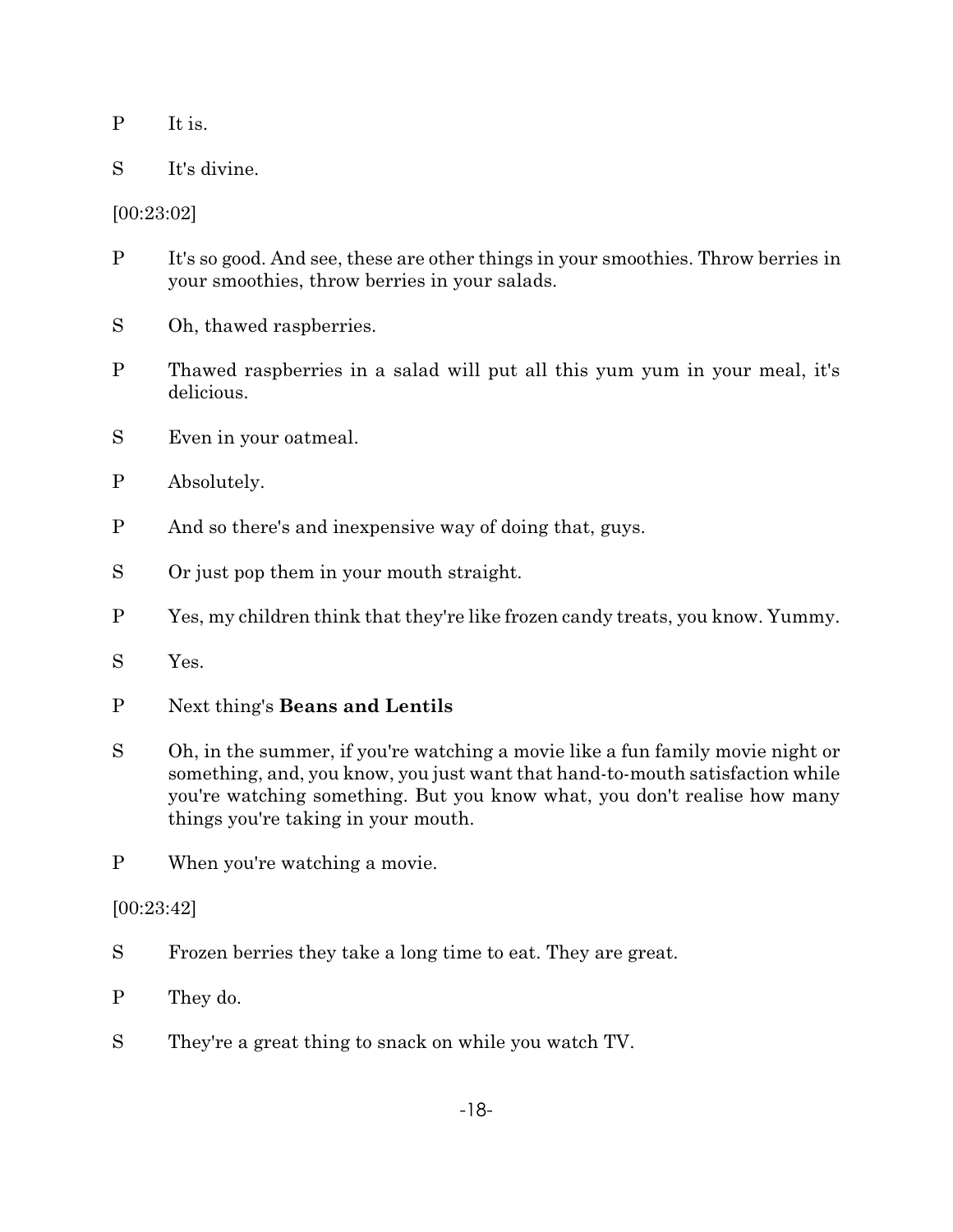- P Do you remember when I was pregnant with Meadow, my very first child, and I had this addiction to frozen berries. But my body was craving the Vitamin C.
- S It was, and shows you how much, how light of a food they are, you gained like nothing. You should have gained.
- P Yes, because I kept eating berries like constantly.
- P Okay, the next thing is **Beans and Lentils**.
- S Beans, beans the magical fruit, the more you eat, you know the rest. [laughing]. But really, my husband is a tall strapping man of 6-foot, jolly six six and he was raised on beans. He'd come home to dinner, to eat after school, and he'd say to his mother, what is there to eat? And she said, many things, all of them beans.

[00:24:32]

- P That's right. Because they were raised in New Mexico and basically in a hippie commune, they didn't have a lot of money.
- S No they didn't have, like hardly a cent to rub together.
- P Yes, so beans, and it's all, hey listen, if you don't want beans to give you gas, a good soaking them will be great, soaking them for seven hours.
- S Even adding a little kombu seaweed, but that's a little complicated, let's just keep it simple.
- P Or even beans in a can, Serene, is what I do. You're much more from scratch.
- S I just dragged my heel across the coffee table, it sounded like a little toot. That wasn't a toot there. [laughing]
- P Sound effects, but beans are full of protein, they're full of resistance starch.
- S Resistance starch, that's it.
- P That's why you can eat more beans, like in E meals, which is your energising carb meals, than say other things like grains, because beans are very, very slow burning grain.
- S Now don't just think chilli when you think of beans. No, you can make chilli, you can make beans into an E chilli, where you can eat, you can have more beans in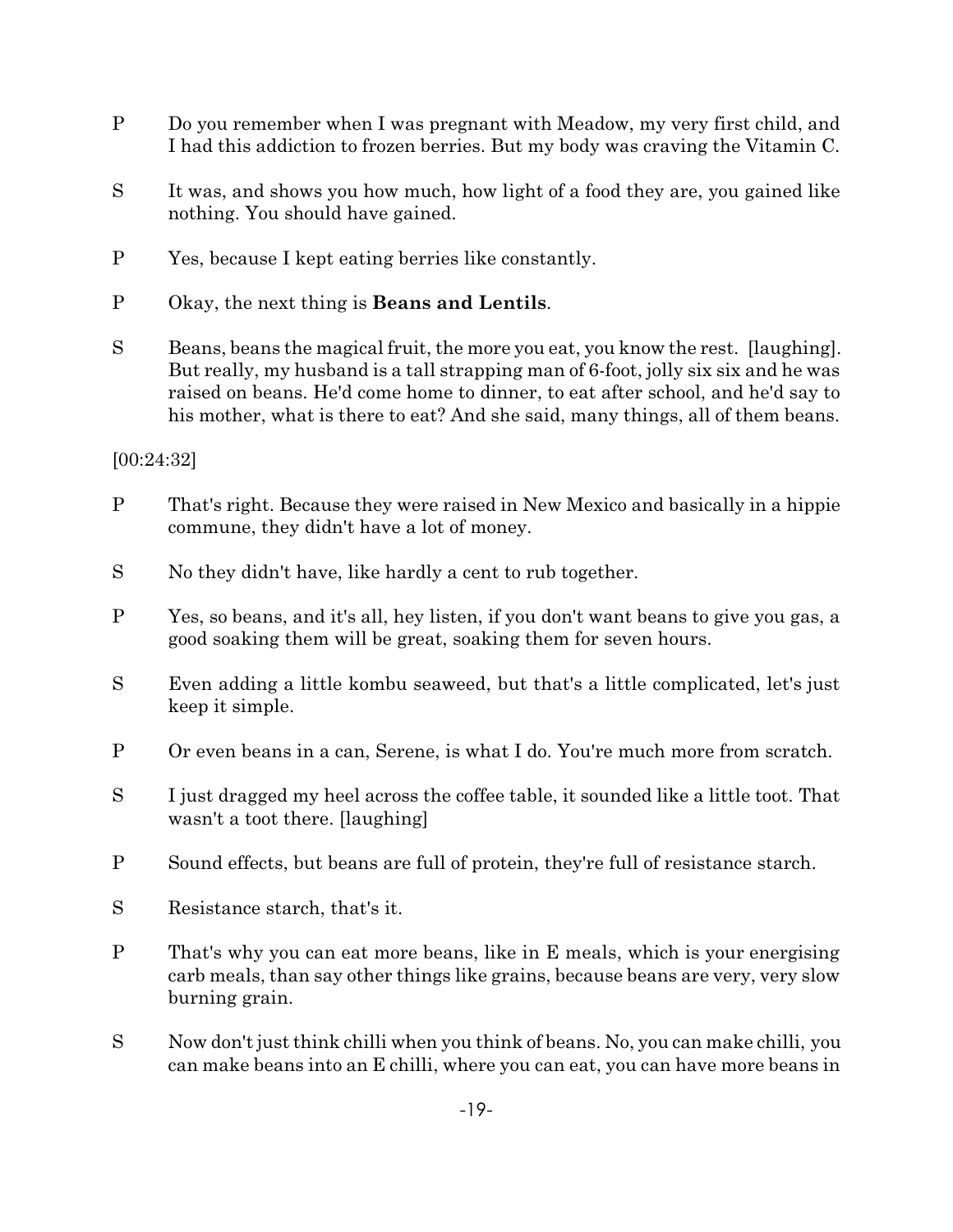the chilli. So, you can have beans as the star, but you can do the trick, beef where you, you do the little trick where you brown it and then you put very, very hot water over it, and then you even boil water and pour it over and press the bottom of a large mug on it while you're pouring the boiling water on it, so that it kind of just drains all that oil of it. And then rinse it with cold water and kind of squeeze it.

[00:25:54]

- P So then it's an ultra-lean beef that you can use...
- S If you can't afford like lean, lean turkey, you just like buy your regular beef and...
- P Yes. That's a cheap way to do.
- S Yes.
- P A lean... and lots of beans in it.
- S Okay, but if you're a hunter you can use venison.
- P But, here's Serene's idea, I mean you, we had, as we mentioned in another podcast, we started this plan back when we started Trim Healthy Mama on the tightest budgets you can ever imagine, because our husbands were having trouble in the work that they had...well, mine was working two jobs.

[00:26:18]

- S It was back when that, in that time when, you know, America was going through it.
- P Yes, and so we were very struggling financially, but I did this because you told me. I was like, Serene, I can barely afford to feed these children. You said, Pearl, here's what I do. The children are out of school for lunch, you know, they come hungry. I'm like I always have a big pile of cooked beans up.
- S Yes, basically, I would cook packs and packs in these huge, like, cauldrons. And then I'd drain the water off and then let them cool, and then stick them in big containers or zip-locks in the fridge. And then when they wanted something to eat, I mean, listen, we fed them eggs, we fed them protein. Don't just think we're like beans and rice family. But you know, growing children, you can hardly fill them, right? So, they would just fry up beans with...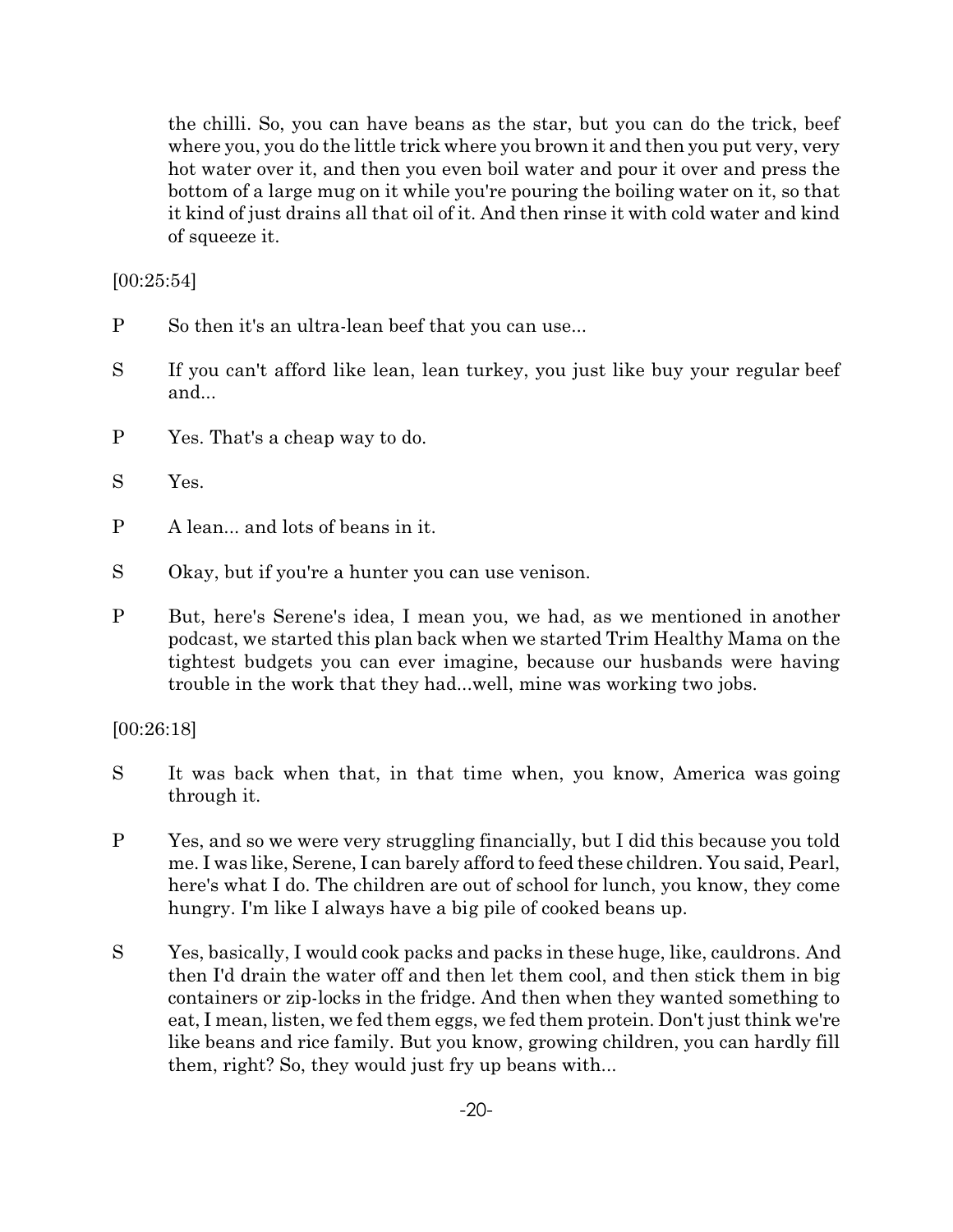- P It was called a Bean Fry-Up. My children started doing Bean Fry-Ups. It got us through those very lean years.
- S Parmesan cheese, hot sauce, all that. Be creative and make all different kinds of beans.
- P So they'd take their beans, and put them in a frying pan and whatever seasoning they want, and they were yummy. They'd get crispy.
- S To this day, Bean Fry-Ups, they ask for them. And now we have money to not do just beans like for snacks.

[00:27:23]

- P And of course, those are a cross-over, because you're putting fats with your beans, but that's great for children.
- S Hey, now let's talk about people who want to stick on plan. I love making white bean mashed potatoes.
- P Yes. You whiz them up in the food processor.
- S And then you make a Gluccie Gravy. Tell them about your Gluccie Gravy, Pearl.
- P Well, you just get any old chicken stock or, you know, and then, and seasonings, basically all it is and then thicken with a whisk with gluccie while you heat it up. It's absolutely delicious. Put some nutritional yeast in there.
- S Oh, that's the key.
- P Oh, and then you've got...
- S A little chili powder sometimes?
- P Oh, absolutely.
- S And, when you cook the white beans, drain the water off, put them in food processor with like, depending on how many people are eating, a teaspoon of fat per person. Their most delicious, garlic, oh.
- P Now here's another thing, lentils are so cheap. Lentil soup can feed a family for three days, I'm telling you.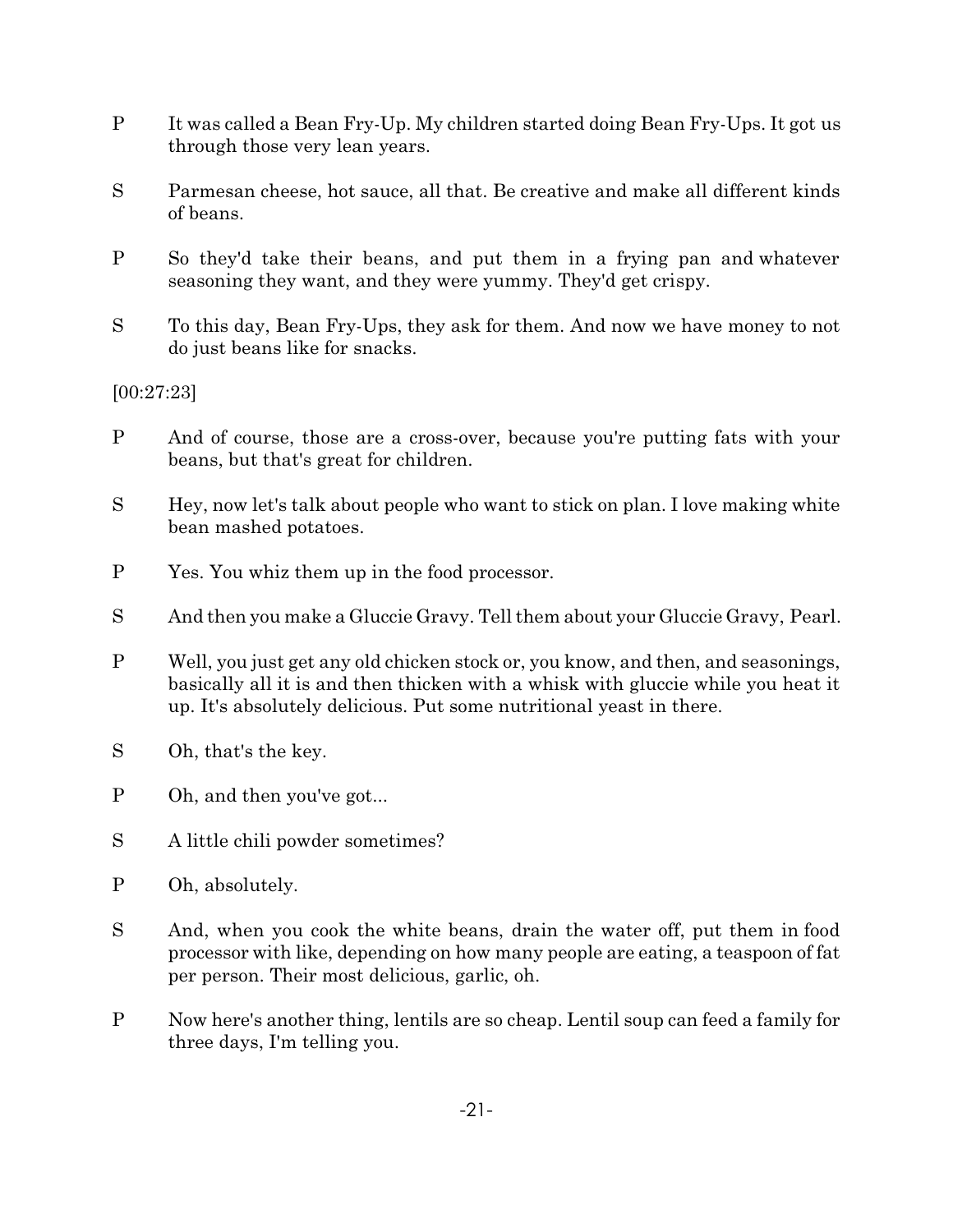#### [00:28:14]

- S I've got a huge cauldron of it in my fridge right now.
- P Yes and my children love it, because, you know, we raised them on lentil soup.

## S We do.

- P And I, to this day, I love me some lentil soup.
- S Yes and you can... like we shared.
- P I'm talking a dollar for a pound.
- S It's a great E Meal, and children can cross it over and sprinkle cheese on top. Now if you're concerned about protein because you don't want to... we base our Trim Healthy Mama meals around protein. Like we said with the oatmeal, an occasional meal that has a little bit of protein in there naturally, that's fine too.
- P Beans have some protein.
- S You can do other things like have lentil soup and on the side, you can have a quiche that you made out of egg-whites or veggies.
- P Or put some, you know, just a little bit of chicken breast in your lentil soup.

## [00:28:54]

- S Oh, divine.
- P I mean it's great, but we've got to get through these Serene, and the next on the list is **Sweet Potatoes**, another great energising carb food. That in-season is very inexpensive.
- S Yes, it's the most nutritious root vegetable. It's so high in vitamins and minerals, and children love it.
- P Most of them do, ours do, beta carotene, that's why it's yellow and that's why it's so good for you and your children. Now my children eat it as Crossovers, we bake up heaps of sweet potatoes and they pile on the butter and salt.
- S Yes, and we don't want to talk about specialty ingredients, but my children, being from Africa, and the one's influenced from those who're from Africa - we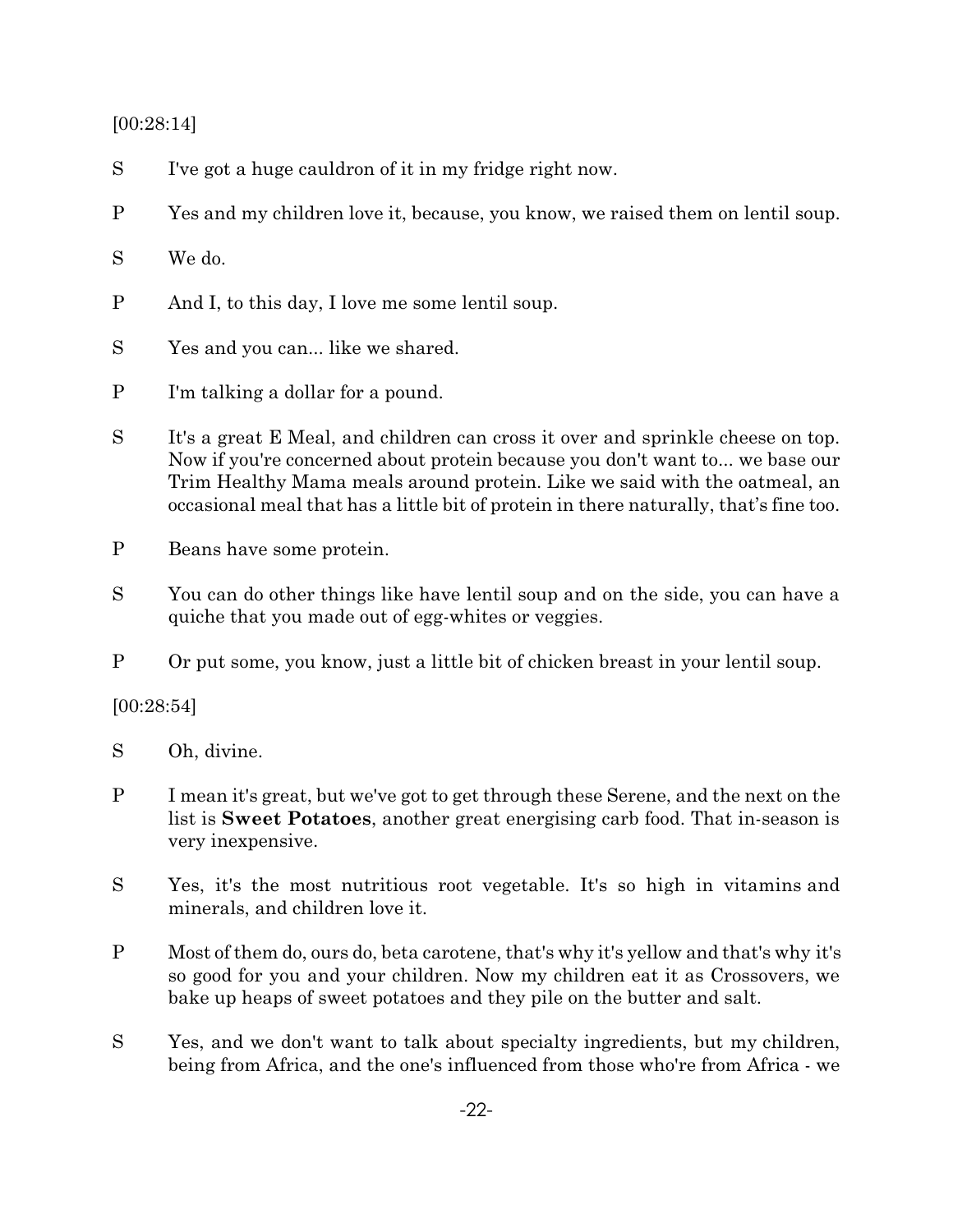love red palm oil on our bright orange sweet potatoes. And it just ups the carotenoids and ups that beta carotene, and I tell you what...we make it spicy with peppers. It's divine.

P We love Mexican sweet potatoes. So, we do a nice energizing carb meal with that. We do some lean protein on it, some Greek yogurt, cut up lettuce, you know, salsa, just Mexicanize the whole thing. It's so great. So, then...

[00:29:51]

- S Tuna, though, is a delicious way of proteining up your sweet potato in an E way.
- P It is. Yes, tuna on it, with salad.
- P Okay, so the next thing, **Leafy Greens**. We just have to talk about these, because they're the basics of Trim Healthy Mama, too.
- S Oh, yes.
- P We've gone 30 minutes. How are we going to get four done, Serene?
- S Well, should we do a part one, part two? What do you think, Mr. Producees?
- P Tell us, John. I think there's a Part Two here... So, we got through... Yeah.
- S Because, hey, we want to give suggestions,
- P We do. And I like all the details we've been giving here, so I think we've got a Part Two.
- S Well, we need to teach Danny four good things.
- P Danny needs to be back, because he needs to learn a thing or two...
- S I know, we might need to feed his homework he needs to play this back.
- P My phone has been like completely lighting up with Danny. *"Girls, I wish I was there. How can you do this without me? Can I be a call-in guest?"* I mean, he's texting every few minutes.

[00:30:46]